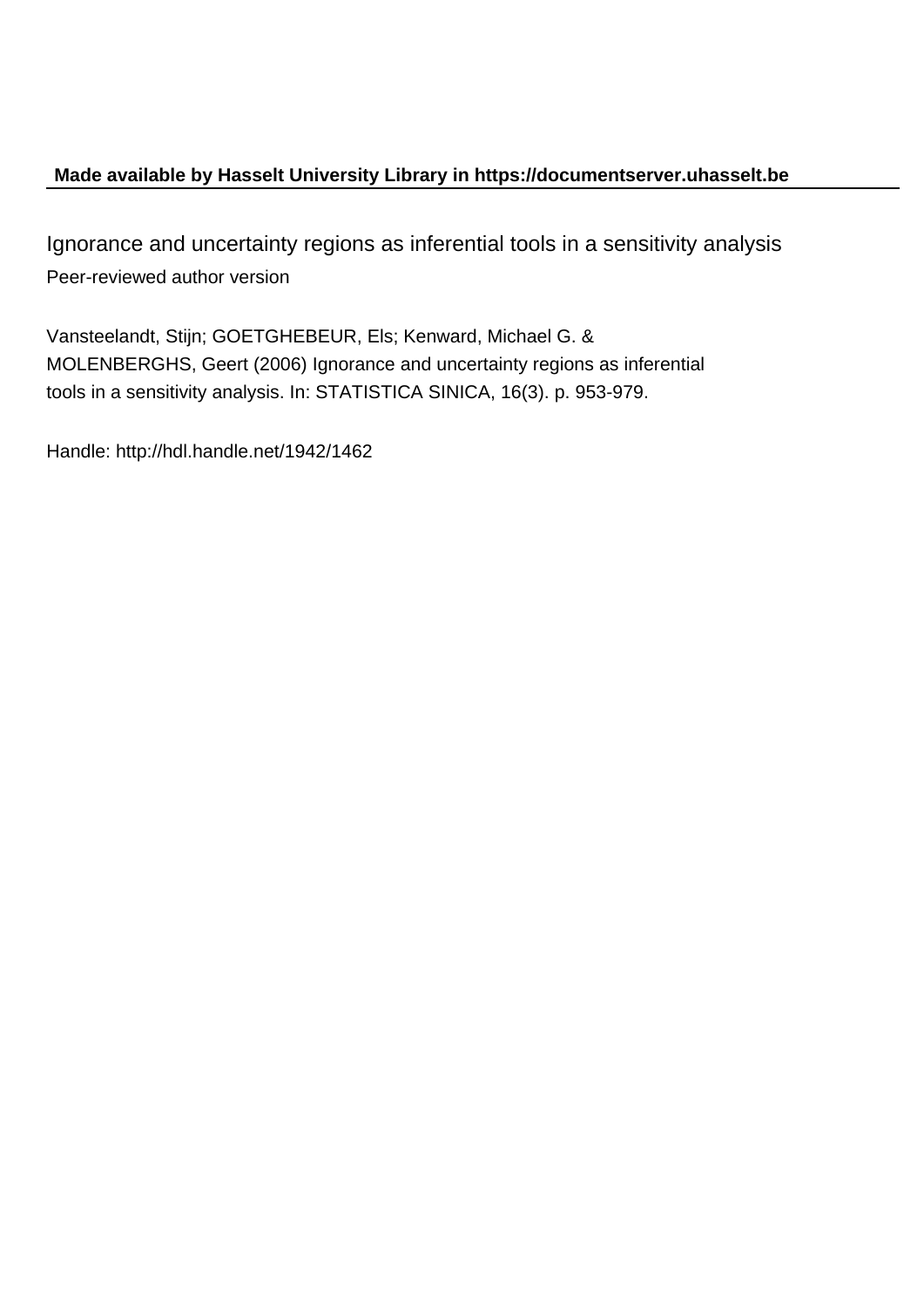# IGNORANCE AND UNCERTAINTY REGIONS AS INFERENTIAL TOOLS IN A SENSITIVITY ANALYSIS

Stijn Vansteelandt, Els Goetghebeur, Michael G. Kenward and Geert Molenberghs

Ghent University, Harvard School of Public Health, London School of Hygiene and Tropical Medicine, and Limburgs Universitair Centrum

Abstract: It has long been recognised that most standard point estimators lean heavily on untestable assumptions when missing data have occurred. Statisticians have therefore advocated the use of sensitivity analysis, but payed relatively little attention to strategies for summarizing the results from such analyses, which have clear interpretation, verifiable properties and feasible implementation. As a step in this direction, several authors have proposed to shift the focus of inference from point estimators to estimated intervals or regions of ignorance. These regions combine standard point estimates obtained under all possible/plausible missing data models that yield identified parameters of interest. They thus reflect the achievable information from the given data generation structure with its missing data component. The standard framework of inference needs extension to allow for a transparent study of statistical properties of such regions.

In this paper we propose a definition of consistency for the region and introduce the concepts of pointwise, weak and strong coverage for larger regions which acknowledge sampling imprecision in addition to the structural lack of information. The larger regions are called uncertainty regions and quantify an overall level of information by adding imprecision due to sampling error to the estimated region of ignorance. The distinction between ignorance and sampling error is often useful, for instance when sample size considerations are made. The type of coverage required depends on the analysis goal. We provide algorithms for constructing several types of uncertainty regions and derive general relationships between the regions. Based on the estimated uncertainty regions, we show how classical hypothesis tests can be performed without untestable assumptions on the missingness mechanism.

Key words and phrases: Bounds; Identifiability; Incomplete data; Inference; Patternmixture Model; Selection Model.

## 1. Introduction

The problem of missing values has received due attention in the statisti-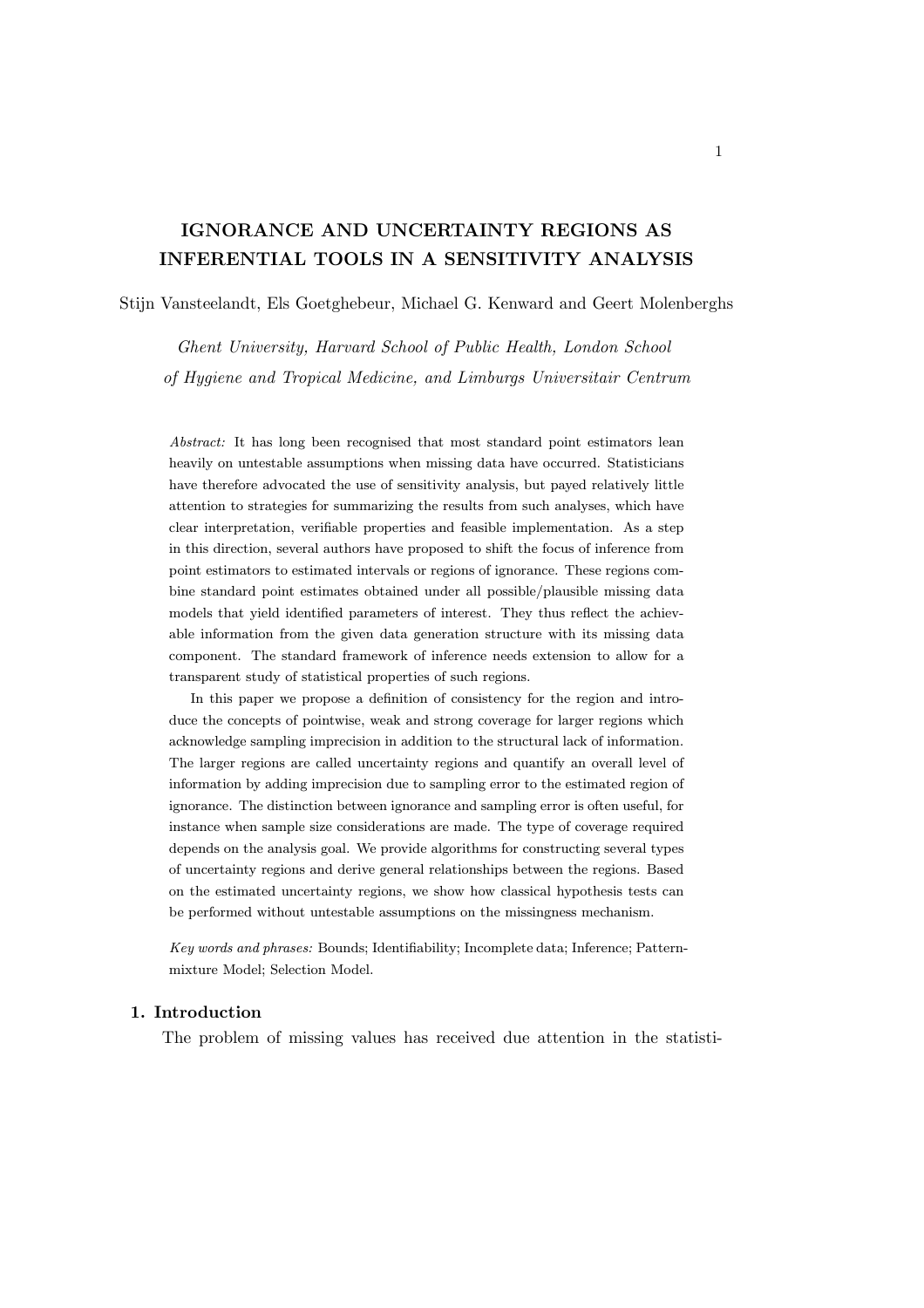cal literature for many years; over the past decade the nature of this work has changed appreciably. Previously, the main concern was the lack of balance induced in data sets by missing values which precluded simple methods of analysis. Recent advances in general statistical methodology and computational developments have greatly reduced this as an issue. The focus has shifted to the nature of inferences that can be drawn legitimately from incomplete data, and how these are bound up with assumptions about the unobserved data. Rubin (1976) and Little and Rubin (1987) provide much of the foundation for this debate. In particular, Rubin delineated those settings in which one could proceed to analyse incomplete data effectively as though they were incomplete by design. This distinction is central to the problem of missing data and rests on the probabilistic relationships between the observed data, the missing data and the random variable representing missingness.

We are concerned here with the situation in which data may be missing in a non-random fashion. That is, conditional on the observed data and covariates, there remains statistical dependence between a data point and the probability that it is missing. Analyses that assume the data are missing by design are then no longer generally valid. The lack of knowledge associated with the missing data now introduces an essential degree of ambiguity into statistical inference. We term this ambiguity 'ignorance' and distinguish it from familiar statistical imprecision, the consequence of random sampling. Our procedure will accommodate this by replacing point estimators by sets of points that estimate intervals or regions of ignorance. Each point in these sets is derived in the usual way from a different plausible model that is compatible with the observed data and yields identified parameters of interest. These sets are quite distinct from confidence regions that represent the statistical imprecision associated with a point estimate. In our approach such measures of sampling error must be added to the region of ignorance to obtain an overall region of uncertainty. These ideas of ignorance and uncertainty were introduced and illustrated in Goetghebeur, Molenberghs and Kenward (1999), Kenward, Molenberghs and Goetghebeur (2001) and Molenberghs, Kenward and Goetghebeur (2001). Related ideas have been formulated and/or used by e.g. Balke and Pearl (1997), Cochran (1977), Horowitz and Manski (2000), Imbens and Manski (2004), Joffe (2001), Nordheim (1984), Robins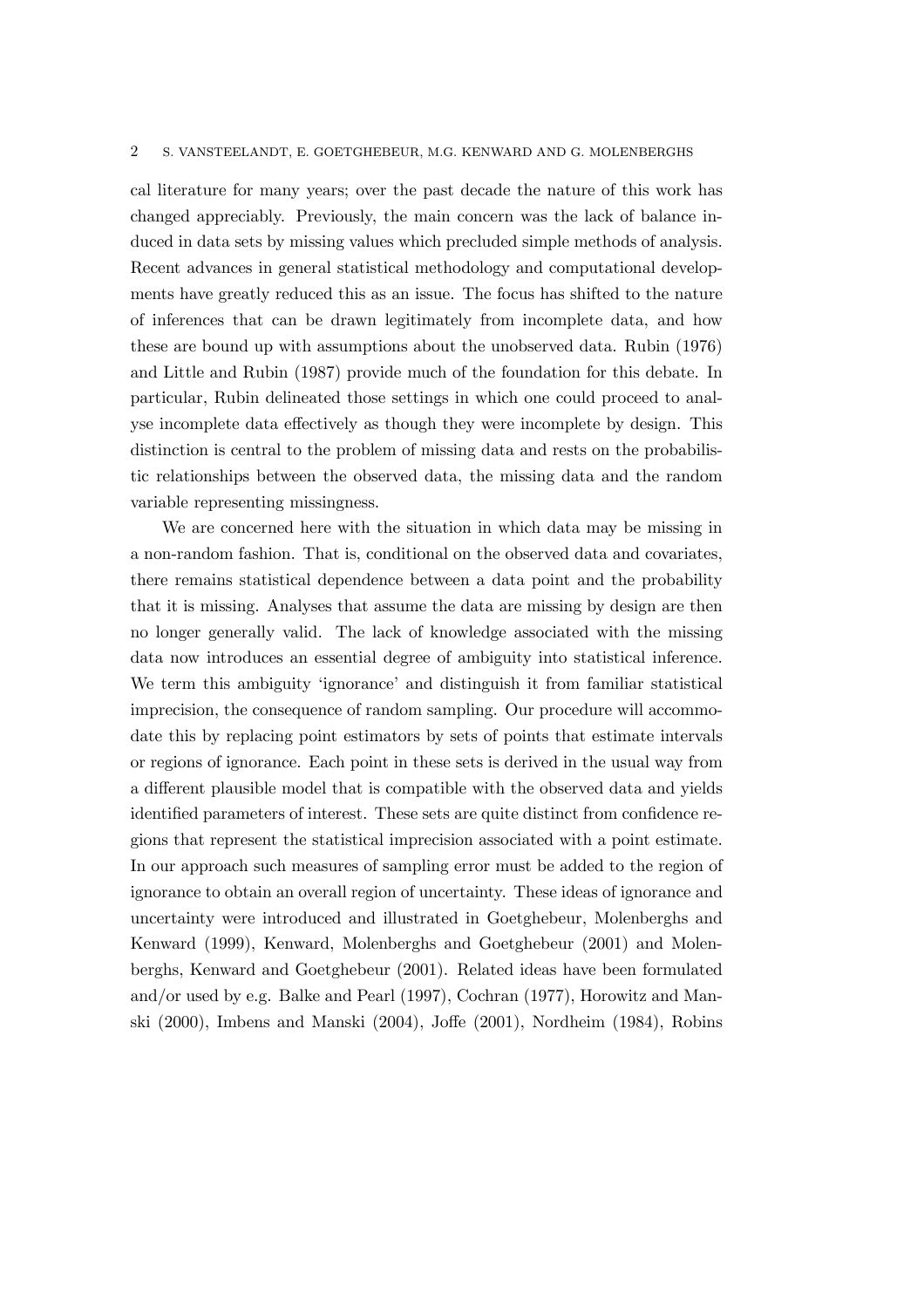(1989) and Scharfstein, Manski and Anthony (2004).

In this paper we develop a formal framework for the study of ignorance and uncertainty, illustrating concepts with a study of HIV prevalence in Kenya (presented in Section 2) where diagnostic test outcomes are incompletely observed. In Section 3 we introduce a formal definition for the region of ignorance. Having replaced conventional point estimators with intervals or regions of estimates, we develop 'classical' frequentist inference to handle standard concepts such as coverage and consistency in these new settings. In Section 4, we define pointwise coverage and consistency of a regional estimator when the target of inference is the unidentified true parameter value. We develop the combination of the estimated region of ignorance with statistical imprecision and derive estimators for the resulting pointwise uncertainty regions. We show how the level of classical hypothesis tests can be protected without untestable assumptions about the missing data mechanism. In Section 5, we define weak and strong coverage, and consistency of a regional estimator when the target of inference is the identified region of ignorance (that contains the true parameter value). We construct uncertainty regions designed to attain a given weak or strong coverage probability. Until Section 6 we impose no restrictions on the observed data law. In Section 6 we discuss the additional challenges that must be met when the observed data model is parametric or semiparametric.

#### 2. Motivation

To motivate the problem setting, consider the following HIV surveillance study described in Verstraeten, Farah, Duchateau and Matu (1998). To evaluate the current situation of the HIV epidemic in Kenya, 787 blood samples were collected as part of the National AIDS Control Programme among pregnant women from rural and urbanised areas near Nairobi in 1996. 52 (699) HIV test results are positive (negative) and coded  $Y = 1$  (0). 751 diagnostic test results are observed  $(R = 1)$  and 36 are missing  $(R = 0)$ . Some sera were hemolysed and therefore produced inconclusive HIV test results; others were not available at the time of diagnostic testing. Under this setting, the observed data  $(Y_i R_i, R_i)$  for subjects  $i = 1, \ldots, N = 787$  can be regarded as N independent and identically distributed copies of random variables  $(YR, R)$ .

When the dependence of missingness on the missing outcome is unknown to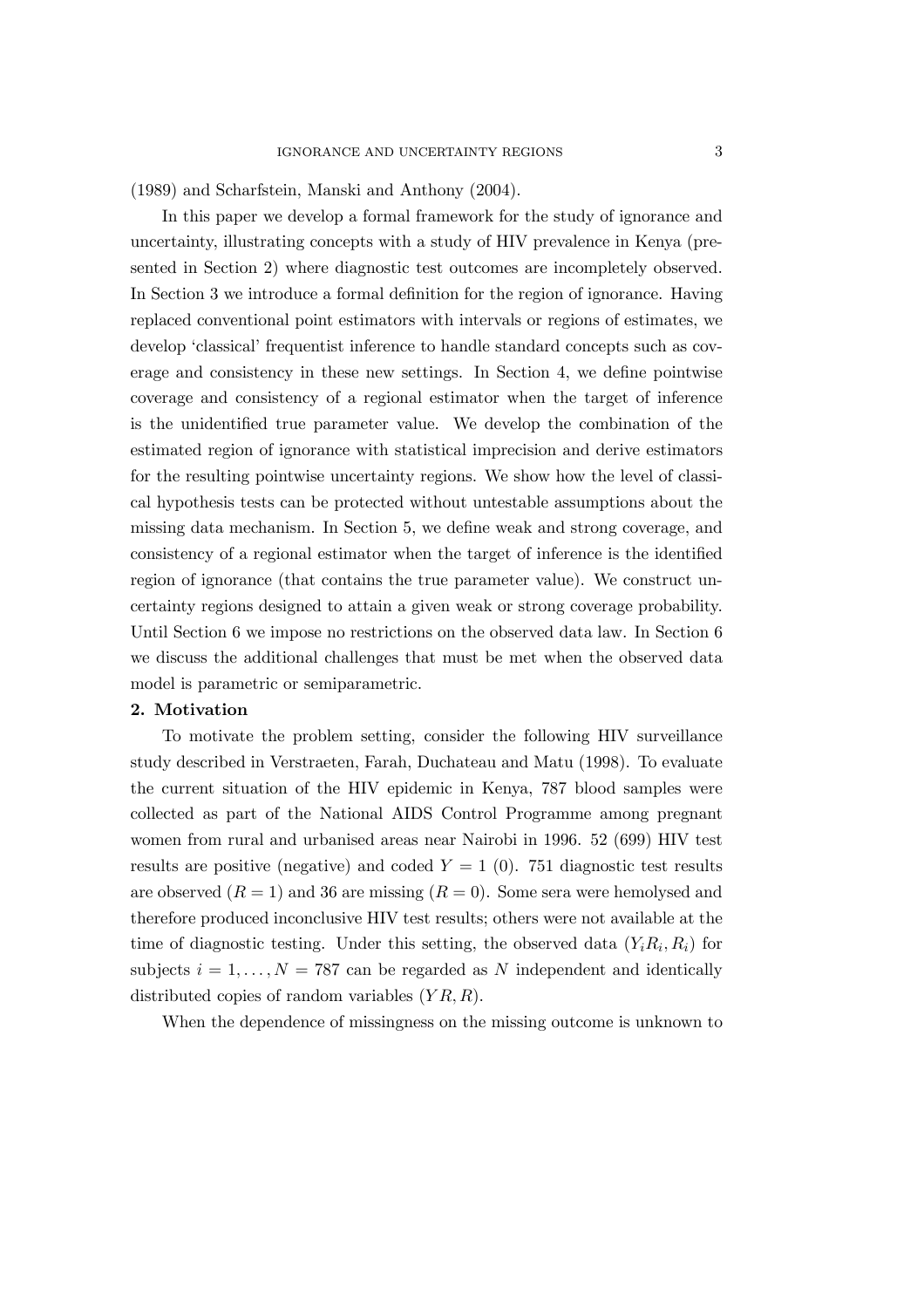the investigator, the pattern-mixture model

$$
pr(R = 1) = \nu_0 \tag{2.1}
$$

$$
logit\{pr(Y=1|R)\} = \eta_0 + \gamma_{pm}^*(1-R)
$$
 (2.2)

with  $\gamma_{pm}^*$  known, and the selection model

$$
pr(Y = 1) = \beta_0
$$
  

$$
logit{{pr(R = 1|Y)} = \delta_0 + \gamma_s Y
$$

with  $\gamma_s$  known, are nonparametric models for the observed data. With each choice of  $\gamma_{pm}^*$  ( $\gamma_{s}$ ) thus corresponds a choice of  $(\nu_0, \eta_0)$  ( $(\beta_0, \delta_0)$ ) that fits the observed data perfectly well so that different choices for  $\gamma_{pm}^{*}$  ( $\gamma_{s}$ ) cannot be rejected by any statistical test. As a result, HIV risk  $\beta_0$  cannot be identified from the observed data without unverifiable assumptions (note that  $\beta_0 = \expit(\eta_0)\nu_0 + \gamma_{pm}(1 - \nu_0)$ and  $\gamma_{\text{pm}} = \text{pr}(Y = 1 | R = 0) = \text{expit}(\eta_0 + \gamma_{\text{pm}}^*)$  under the pattern-mixture model defined by restrictions (2.1)-(2.2)). However,  $\beta_0$  is identified once a value is chosen for  $\gamma_{pm}^*$  ( $\gamma_{s}$ ). In line with the missing data literature, parameters like  $\gamma_{pm}^*$  ( $\gamma_{\rm s}$ ) that are not identified, but conditional on which the target parameter is identified, will be called 'sensitivity parameters' (see e.g. Molenberghs, Kenward and Goetghebeur 2001).

Since the observed data do not identify the sensitivity parameter, one should be reluctant to analyze the data under a single choice such as  $\gamma_s = 0$ . For this reason, it has become increasingly common to conduct sensitivity analyses which reveal how estimates for  $\beta_0$  vary over different values for the sensitivity parameter (see e.g. Copas and Li 1997; Scharfstein, Robins and Rotnitzky 1999; Molenberghs, Kenward and Goetghebeur 2001; Verbeke, Molenberghs, Thijs, Lesaffre and Kenward 2001). Figure 1 shows the varying risk estimates for the Kenyan HIV study. The missing at random (MAR) assumption (Rubin 1976) corresponds to  $\gamma_s = 0$  and is itself consistent with a relatively low HIV risk estimate of 0:069. Larger risk estimates would occur if HIV positives were least likely to respond (i.e.  $\gamma_s < 0$ ).

#### Figure 1 about here.

While graphical displays like Figure 1 are the most suitable tools in any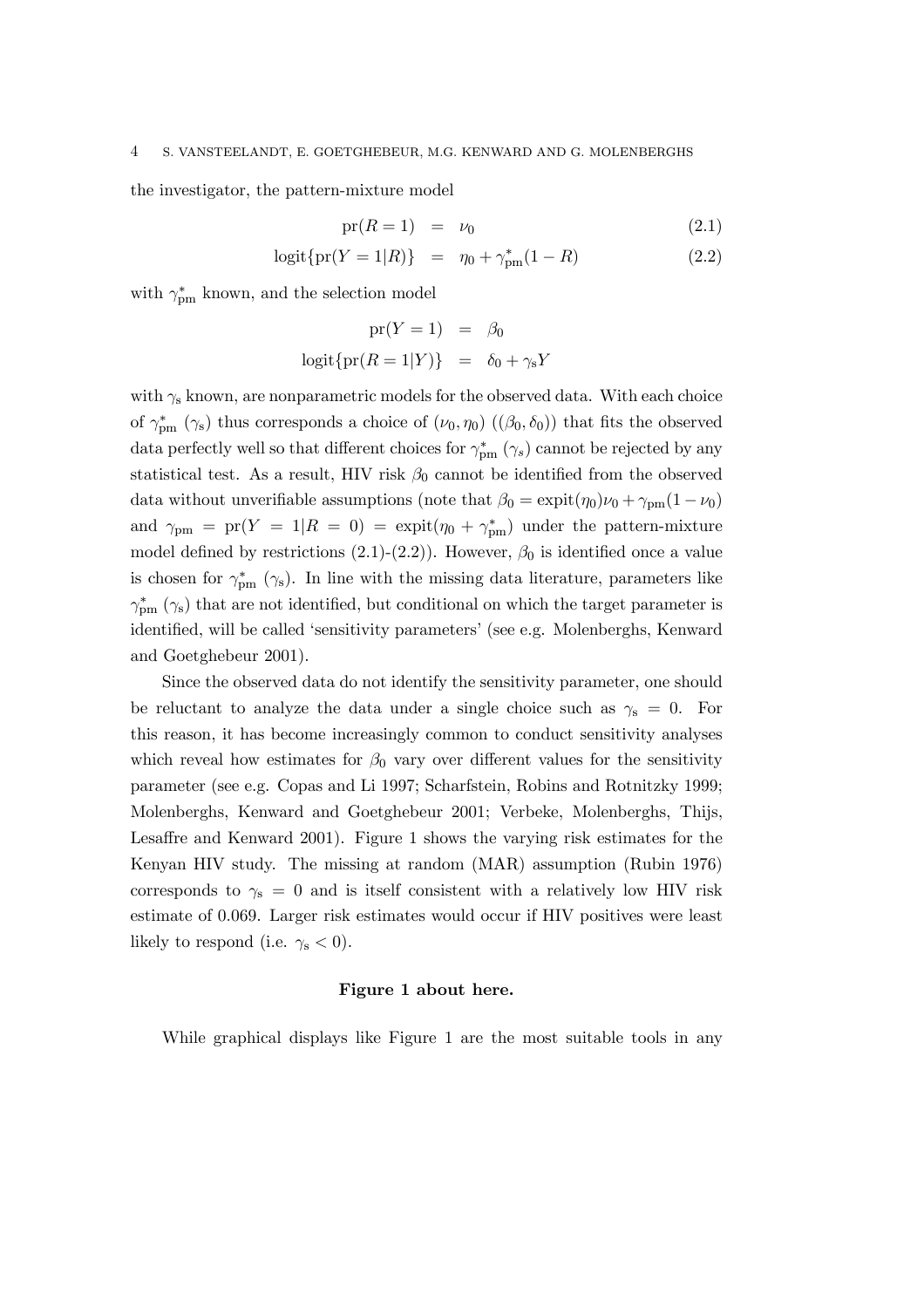sensitivity analysis, they prohibit concise reporting of results, especially when, as usual, many unknown parameters are of interest. One natural and simple strategy for summarizing the results of a sensitivity analysis is to report, besides the usual analysis results obtained under a sole plausible missing data asssumption (e.g. MAR), the range of estimates for  $\beta_0$  corresponding to a plausible range of values for the sensitivity parameter. We call such range of estimates an Honestly Estimated Ignorance Region (HEIR) for the target parameter because it expresses ignorance due to the missing data. Extreme application of this philosophy has lead to reporting worst case-best case intervals in a number of applications (see e.g. Cochran 1977; Nordheim 1984; Robins 1989; Kooreman 1993; Horowitz and Manski 2000; Balke and Pearl 1997; Molenberghs, Kenward and Goetghebeur 2001). These involve no untestable assumptions about the missing data but have debatable merits because they are often extremely wide. The approach taken here and by others (e.g. Scharfstein, Manski and Anthony 2004) is less extreme because we allow for untestable assumptions (namely that the sensitivity parameter lies within a chosen range) up to a chosen degree in order to obtain narrower and more plausible ranges of estimates. While this procedure is partly subjective, this is inherent to the problem as some untestable assumptions are (usually) unavoidable in any sensitivity analysis (e.g. even graphical displays like Figure 1 can often only be produced for a limited range of values for the sensitivity parameter and their interpretation thus necessarily involves untestable assumptions). Furthermore, reporting estimates that correspond to a range of values instead of a single value for the sensitivity parameter will always be superior, in the sense that it is less sensitive to untestable assumptions. This will be further discussed in Section 7.

Regions of estimates (HEIRs) instead of point estimates have been reported and proved useful in a number of applications. They may be obtained directly from graphical displays like Figure 1 using methods for sensitivity analysis as e.g. described in Scharfstein, Robins and Rotnitzky (1999), or be constructed more rapidly using specialized algorithms or computations (see e.g. Balke and Pearl 1997; Horowitz, Manski, Ponomareva and Stoye 2003; Kooreman 1993; Robins 1989; Vansteelandt and Goetghebeur, 2001). Nonetheless, their frequentist properties have received very little attention so far, with notable exceptions (Horowitz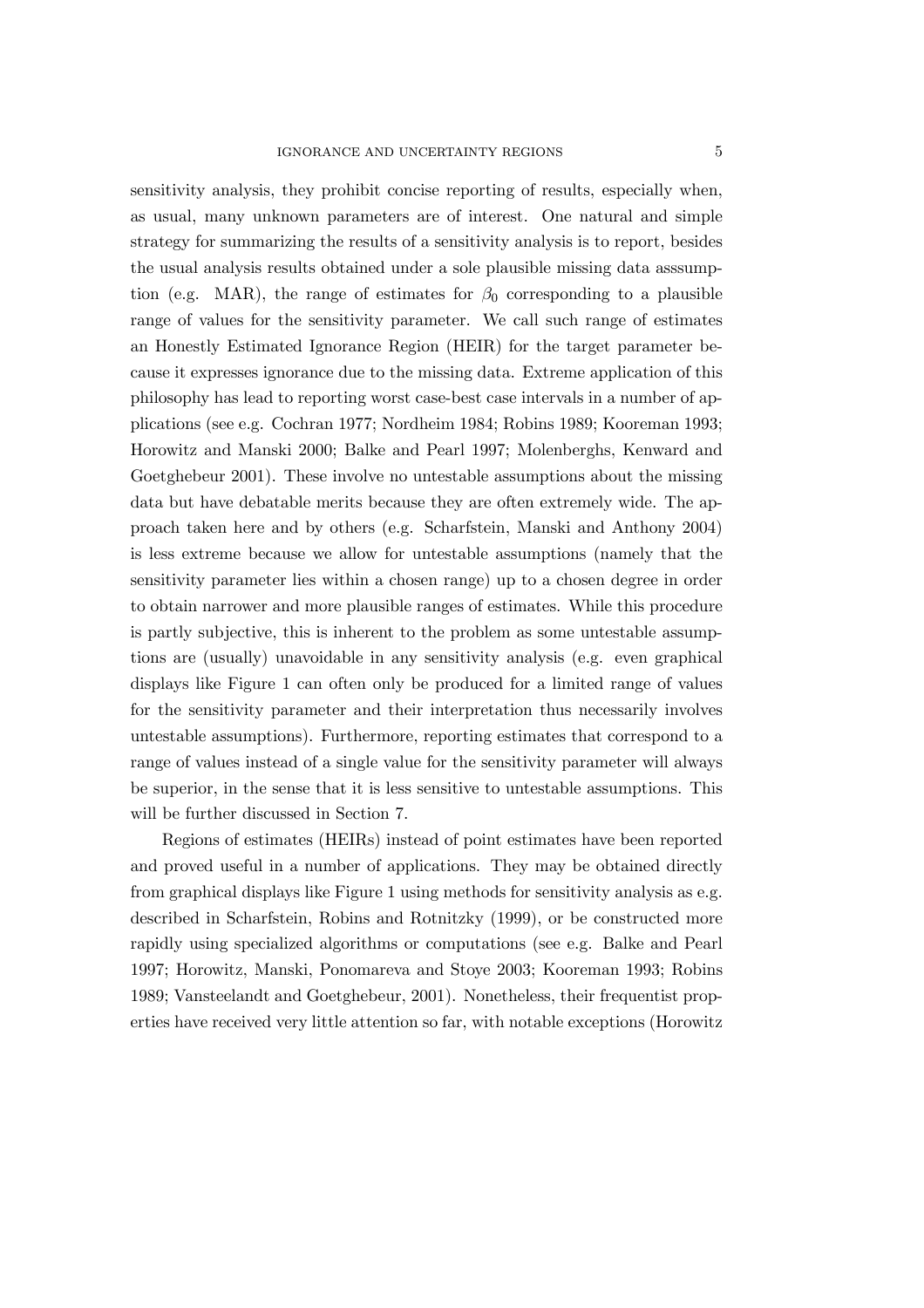and Manski, 2001; Imbens and Manski, 2004). The goal of this paper is therefore to examine how one can account for sampling variability on HEIRs and what it takes to be a good estimated region of ignorance. To enable rigorous study, we start by formally defining HEIRs in the next section.

#### 3. Formal setting

Consider a study setting where an  $m \times 1$  vector variable  $\mathbf{L}_i$  is to be measured on units  $i = 1, \ldots, N$ , e.g.  $\mathbf{L}_i$  may contain a primary outcome and baseline covariates. As the entire vector  $L_i$  may be missing, we observe instead N independent and identically distributed copies  $\mathbf{O}_i = (\mathbf{R}_i, \mathbf{L}_{i(R_i)})$  of the observed data vector  $\mathbf{O} = (\mathbf{R}, \mathbf{L}_{(R)})$ . Here,  $\mathbf{R}$  is an  $m \times 1$  vector whose tth element,  $t = 1, ..., m$ , equals 1 if the tth component  $L_t$  of **L** is observed and 0 otherwise, and  $\mathbf{L}_{(R)}$  denotes the observed part of  $\bf{L}$  (according to the observed response indicator  $\bf{R}$ ). We denote the true distribution of the full data  $(L, R)$  by  $f_0(L, R)$ .

Suppose for now (and until Section 6) that we impose no restrictions on the full data distribution  $f(L, R)$ . Our goal is then to draw inference on a vector functional  $\beta_0 = \beta\{f_0(\mathbf{L})\} \in \mathbb{R}^p$  (e.g. the mean) of the true complete data distribution  $f_0(\mathbf{L}) = \int f_0(\mathbf{L}, \mathbf{R}) d\mathbf{R}$ . This is challenging when there are missing data, because several full data laws  $f(L, R)$  may marginalize to the true observed data law

$$
f_0(\mathbf{O}) = \int f_0(\mathbf{L}, \mathbf{R}) d\mathbf{L}_{(1-R)} = \int f(\mathbf{L}, \mathbf{R}) d\mathbf{L}_{(1-R)}
$$
(3.1)

where  $\mathbf{L}_{(1-R)}$  denotes the missing part of  $\mathbf{L}$  (according to the observed response indicator **R**). Different examples of such laws  $f(L, R)$  cannot be distinguished based on realizations from the observed data law. Nevertheless, they may imply different values for the parameter of interest  $\beta = \beta \{f(\mathbf{L})\}\,$ , where  $f(\mathbf{L}) = \int f(\mathbf{L}, \mathbf{R})d\mathbf{R}$ , in which case the observed data do not identify  $\beta_0$ .

In view of this identification problem, we follow ideas in Robins (1997) by defining a class  $\mathcal{M}(\gamma)$  of full data laws, indexed by some vector parameter  $\gamma$ , to be nonparametric identified (NPI) if for each observed data law  $f(\mathbf{O})$ , there exists a unique law  $f(L, R; \gamma)$  in the class  $\mathcal{M}(\gamma)$  such that  $f(\mathbf{O})$  is the marginal distribution of **O** according to the joint law  $f(\mathbf{L}, \mathbf{R}; \gamma)$ ; that is,  $f(\mathbf{O}) =$  $\int f(\mathbf{L}, \mathbf{R}; \gamma) d\mathbf{L}_{(1-R)}$ . In Section 2 for example,  $L = Y$  and each possible value for  $\gamma = \gamma_{\text{pm}} \in [0, 1]$  characterizes a single class  $\mathcal{M}(\gamma)$  of full data laws defined by restrictions (2.1)-(2.2) for the given  $\gamma$ . For each  $\gamma \in [0,1]$ , this class  $\mathcal{M}(\gamma)$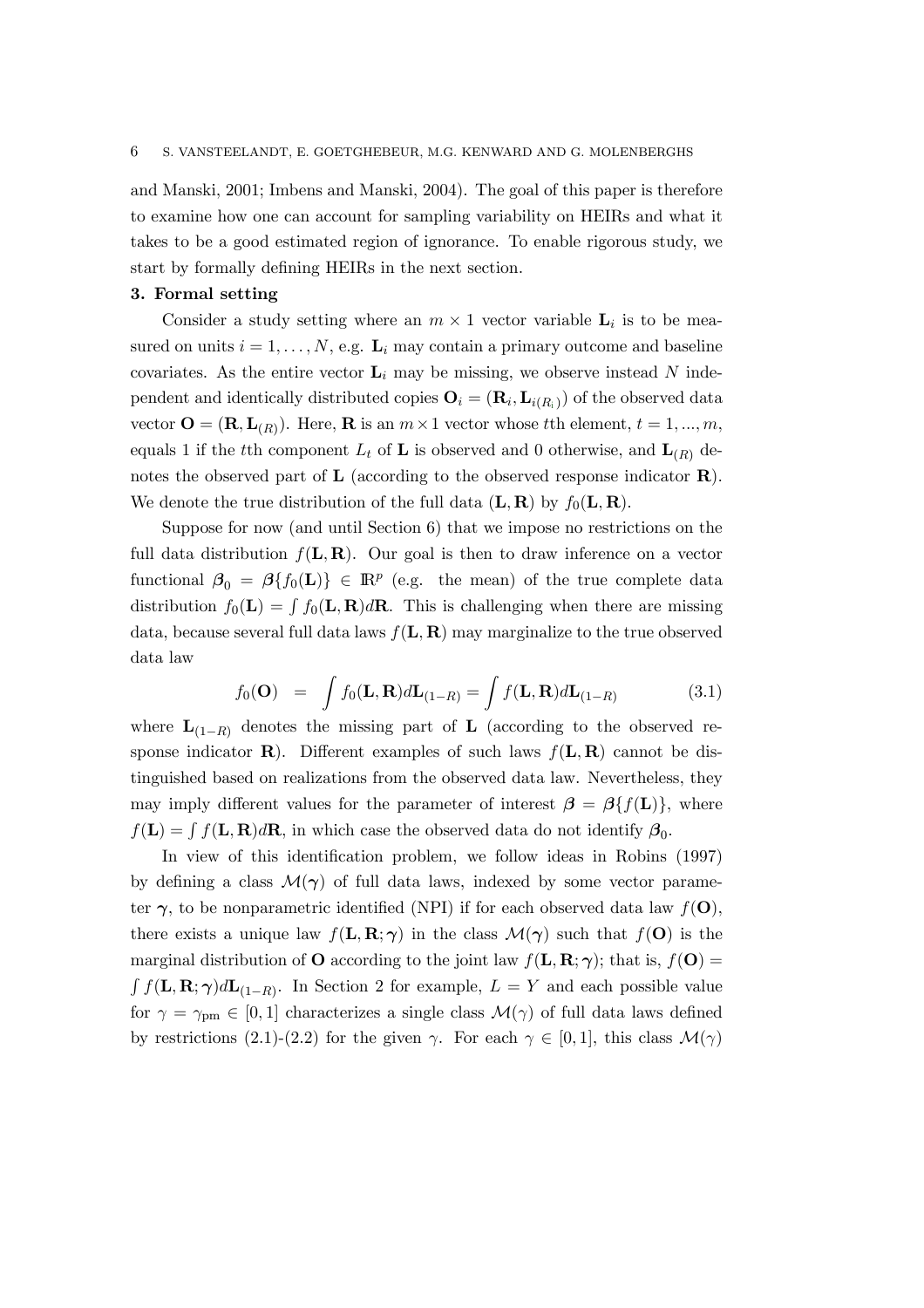contains a unique law that marginalizes to the observed data law. In line with our previous definition, we will call the parameter  $\gamma$  indexing the models  $\mathcal{M}(\gamma)$ a sensitivity parameter.

It follows from the definition that  $\beta_0$  is uniquely identified from the observed data law under each NPI model  $\mathcal{M}(\gamma)$ . Furthermore, the observed data cannot distinguish different models  $\mathcal{M}(\gamma)$  (corresponding to different  $\gamma$ -values). Suppose however that we have some information about the mechanism leading to the outcomes being missing, that enables us to restrict the class of full data laws to those classes  $\mathcal{M}(\gamma)$  for which  $\gamma$  lives in a chosen set Γ; e.g. to consider the model defined by restrictions (2.1)-(2.2) with  $\gamma \in [0, 0.25]$ . Then our primary goal is to draw inference for  $\beta_0$  under the union model  $\mathcal{M}(\Gamma) = \cup_{\gamma \in \Gamma} \mathcal{M}(\gamma)$ , assuming that the true value  $\gamma_0$  of  $\gamma$  lies in Γ.

Because  $\beta_0$  is not generally identified from the observed data law under model  $\mathcal{M}(\Gamma)$ , a whole region of values

$$
\text{ir}(\boldsymbol{\beta}, \Gamma) = \left\{ \boldsymbol{\beta} \{ f(\mathbf{L}) \} : f(\mathbf{L}) = \int f(\mathbf{L}, \mathbf{R}) d\mathbf{R} \text{ with } f(\mathbf{L}, \mathbf{R}) \in \mathcal{M}(\Gamma) \right\}
$$
\n
$$
\text{satisfying } f_0(\mathbf{O}) = \int f(\mathbf{L}, \mathbf{R}) d\mathbf{L}_{(1-R)} \right\} \tag{3.2}
$$

rather than a single point value for  $\beta$ , is typically consistent with the observed data law. Extending ideas in Molenberghs, Kenward and Goetghebeur (2001), this region ir $(\beta, \Gamma)$  will be called the ignorance region for  $\beta$ . We call an estimator of this set an Honestly Estimated Ignorance Region (HEIR) for  $\beta_0$  and view it as an estimate for  $\beta_0$  under model  $\mathcal{M}(\Gamma)$ .

#### 4. Inference for  $\beta_0$

In studying the frequentist properties of HEIRs, we first take the viewpoint that the unidentified estimand  $\beta_0$  (as opposed to the identified estimand ir $(\beta, \Gamma)$ ) is the target of inference under model  $\mathcal{M}(\Gamma)$ . Our goal is then to construct an appropriate concept of weak consistency for HEIRs and  $(1-\alpha)100\%$  uncertainty regions that cover  $\beta_0$  with at least  $(1 - \alpha)100\%$  chance under this model.

# 4.1. Sampling Variability: Pointwise Coverage

The HEIR inherits variability from the sample of data. This is most easily explored through the parameter  $\beta(\gamma) \equiv \beta\{f(\mathbf{L})\}$  where  $f(\mathbf{L}) = \int f(\mathbf{L}, \mathbf{R}) d\mathbf{R}$ with  $f(\mathbf{L}, \mathbf{R}) \in \mathcal{M}(\gamma)$  satisfying  $f_0(\mathbf{O}) = \int f(\mathbf{L}, \mathbf{R}) d\mathbf{L}_{(1-R)}$ , which is identified under the smaller model  $\mathcal{M}(\gamma)$ . For given  $\gamma$ , estimates and  $(1 - \alpha)100\%$  confi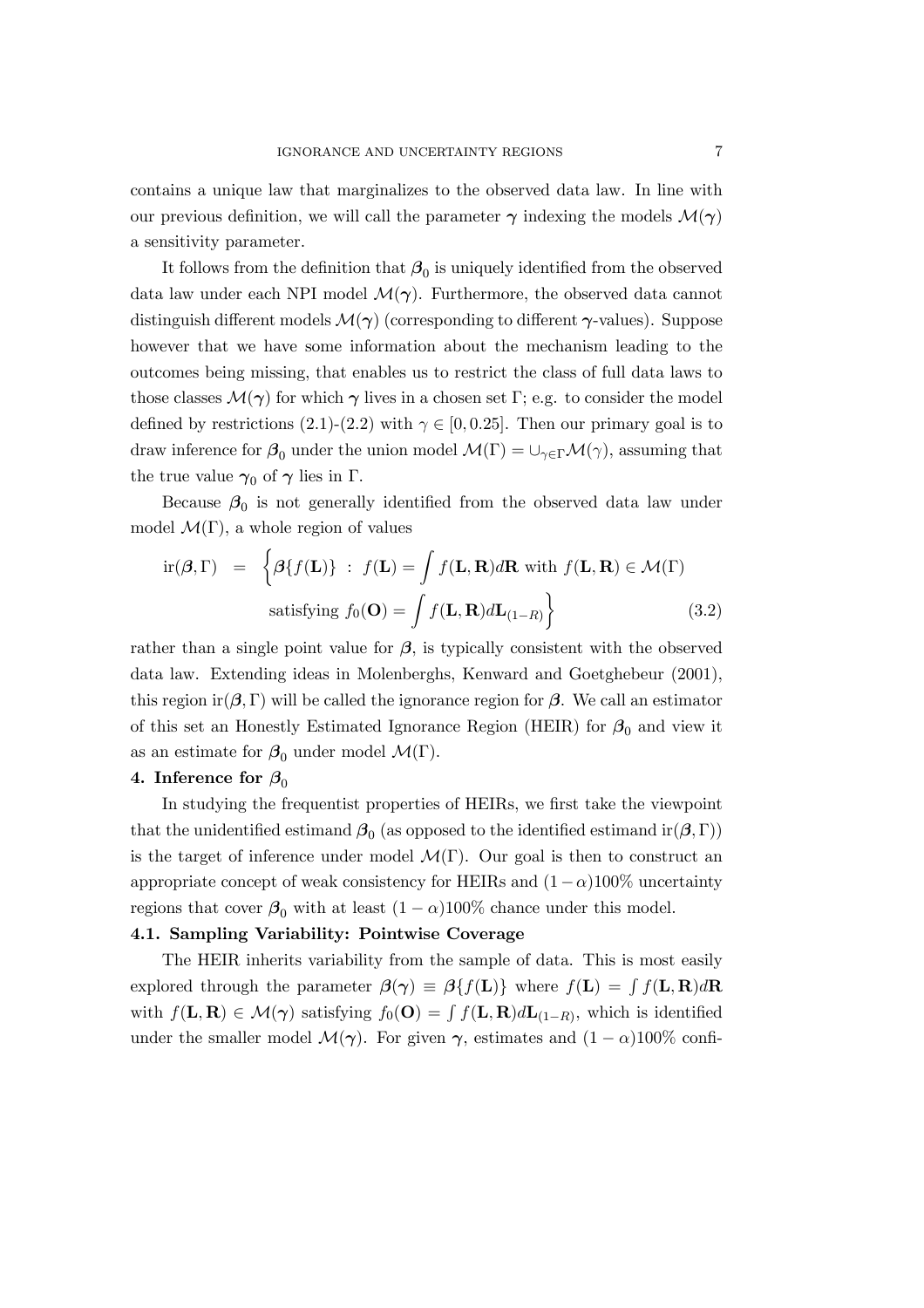dence regions for  $\beta(\gamma)$  under model  $\mathcal{M}(\gamma)$  can be constructed in the usual way. However, because the true value  $\gamma_0$  of  $\gamma$  is not identified under model  $\mathcal{M}(\Gamma)$ , such confidence regions may fail to cover the truth  $\beta_0 = \beta(\gamma_0)$  with at least  $100(1-\alpha)\%$  chance under the true data-generating model (indeed, only the  $\gamma_{0}$ specific region will). It is hence more meaningful to construct regions that cover  $\beta(\gamma)$  uniformly over  $\gamma \in \Gamma$  under model  $\mathcal{M}(\gamma)$  with at least  $(1-\alpha)100\%$  chance.

**Definition 1** A region  $UR_p(\beta, \Gamma)$  is a  $(1-\alpha)100\%$  pointwise uncertainty region for  $\beta_0$  when its pointwise coverage probability, i.e.

$$
\inf_{\gamma \in \Gamma} pr_{\mathcal{M}(\gamma)} \{ \beta(\gamma) \in \text{UR}_p(\beta, \Gamma) \} \tag{4.1}
$$

is at least  $(1 - \alpha)100\%$ .

Here the notation  $pr_{\mathcal{M}(\gamma)}(.)$  indicates that probabilities are taken under model  $\mathcal{M}(\gamma)$ . It follows from this definition that  $(1 - \alpha)100\%$  pointwise uncertainty regions cover the truth  $\beta_0 = \beta(\gamma_0)$  with at least  $(1 - \alpha)100\%$  chance, whatever value  $\gamma_0 \in \Gamma$  was used for generating the observed data.

Pointwise uncertainty regions extend confidence regions for identified parameters to partially identified parameters. They retain the well-known link with hypothesis tests: one can test the null hypothesis  $H_0$  :  $\beta = \beta_0$  versus  $H_a$  :  $\beta \neq \beta_0$ at the  $\alpha \times 100\%$  significance level by rejecting the null hypothesis when  $\beta_0$  is excluded by the  $(1 - \alpha)100\%$  pointwise uncertainty region  $UR_p(\beta, \Gamma)$ . Indeed, under model  $\mathcal{M}(\Gamma)$ 

$$
\begin{array}{rcl}\n\text{pr}_0(\text{reject } \beta_0) & = & 1 - \text{pr}_0\{\beta(\gamma_0) \in \text{UR}_p(\beta, \Gamma)\} \\
& \leq & 1 - \inf_{\gamma \in \Gamma} \text{pr}_{\mathcal{M}(\gamma)}\{\beta(\gamma) \in \text{UR}_p(\beta, \Gamma)\} \leq \alpha,\n\end{array}
$$

where the subscript 0 indicates that probabilities are taken w.r.t. the true observed data law and the last step follows from the definition of pointwise uncertainty regions.

Below, we will show how to construct  $(1 - \alpha)100\%$  pointwise uncertainty intervals for scalar parameters. To simplify the discussion, let  $\gamma_l$  and  $\gamma_u$  be values in Γ that correspond to the lower and upper bound of an ignorance interval for  $\beta$ , respectively, so that

$$
\text{ir}(\beta, \Gamma) = [\beta_l, \beta_u] = [\beta(\gamma_l), \beta(\gamma_u)]
$$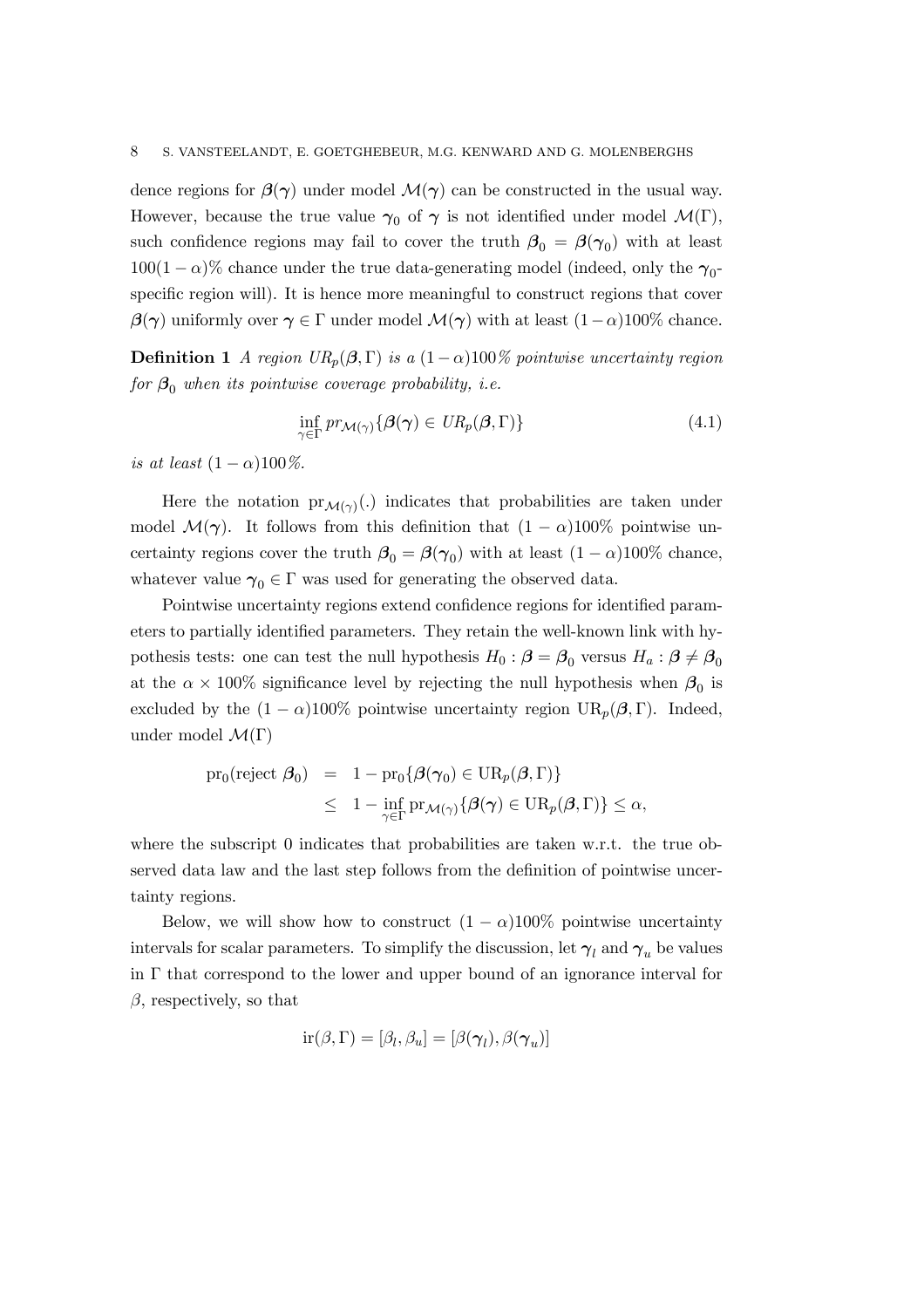Throughout, suppose that the following assumptions hold.

**Assumption 1** We have available consistent and asymptotically normal (CAN) estimators  $\hat{\beta}_l$  for  $\beta(\gamma_l)$  with standard error  $se(\hat{\beta}_l)$  under model  $\mathcal{M}(\gamma_l)$  and  $\hat{\beta}_u$  for  $\beta(\gamma_u)$  with standard error  $se(\hat{\beta}_u)$  under model  $\mathcal{M}(\gamma_u)$ .

**Assumption 2** The values  $\gamma_l$  and  $\gamma_u$  in  $\Gamma$  that correspond to the lower bound  $\beta_l = \beta(\gamma_l)$  and upper bound  $\beta_u = \beta(\gamma_u)$ , respectively, are independent of the observed data law.

Assumption 1 guarantees that CAN estimators for  $\beta$  can be found under models  $\mathcal{M}(\gamma_l)$  and  $\mathcal{M}(\gamma_u)$ . Assumption 2 guarantees that these estimators are CAN for the bounds of the ignorance interval for  $\beta_0$  with consistent standard errors se $(\hat{\beta}_l)$  and se $(\hat{\beta}_u)$ , respectively. In Section 6, we give an example where Assumption 2 fails because the values for the sensitivity parameters that correspond to these bounds must be estimated from the observed data. Additional account must then be taken of the sampling variability of these estimated values.

Under Assumptions 1 and 2,  $(1-\alpha)100\%$  pointwise uncertainty intervals for  $\beta_0$  can be constructed by adding confidence limits with adjusted critical values to the estimated ignorance limits  $\hat{\beta}_l$  and  $\hat{\beta}_u$ . Thus, with  $c_{\alpha^*/2}$  a critical value yet to be derived, we propose  $(1 - \alpha)100\%$  pointwise uncertainty intervals of the form

$$
UR_p(\beta, \Gamma) = [C_L, C_U] = [\hat{\beta}_l - c_{\alpha^*/2} \text{se}(\hat{\beta}_l), \hat{\beta}_u + c_{\alpha^*/2} \text{se}(\hat{\beta}_u)] \tag{4.2}
$$

Next we calculate the critical value  $c_{\alpha^*/2}$  needed to attain the desired pointwise coverage level. In the Appendix, we show that under Assumptions 1 and 2, expression (4.2) is an asymptotic  $(1 - \alpha)100\%$  pointwise uncertainty interval for  $\beta_0$  if  $c_{\alpha^*/2}$  solves the following equation

$$
\min\left[\Phi(c_{\alpha^*/2}) - \Phi\left\{-c_{\alpha^*/2} - \frac{\beta_u - \beta_l}{\text{se}(\hat{\beta}_u)}\right\}, \Phi\left\{c_{\alpha^*/2} + \frac{\beta_u - \beta_l}{\text{se}(\hat{\beta}_l)}\right\} - \Phi(-c_{\alpha^*/2})\right] = 1 - o(4.3)
$$

where  $\Phi(.)$  is the cumulative distribution function of a standard normal variate. We further show that the asymptotic pointwise coverage probability of this interval is the nominal  $(1 - \alpha)100\%$ . Equation (4.3) yields no feasible solution for  $c_{\alpha^*/2}$  because it involves unknown functionals of the observed data distribution.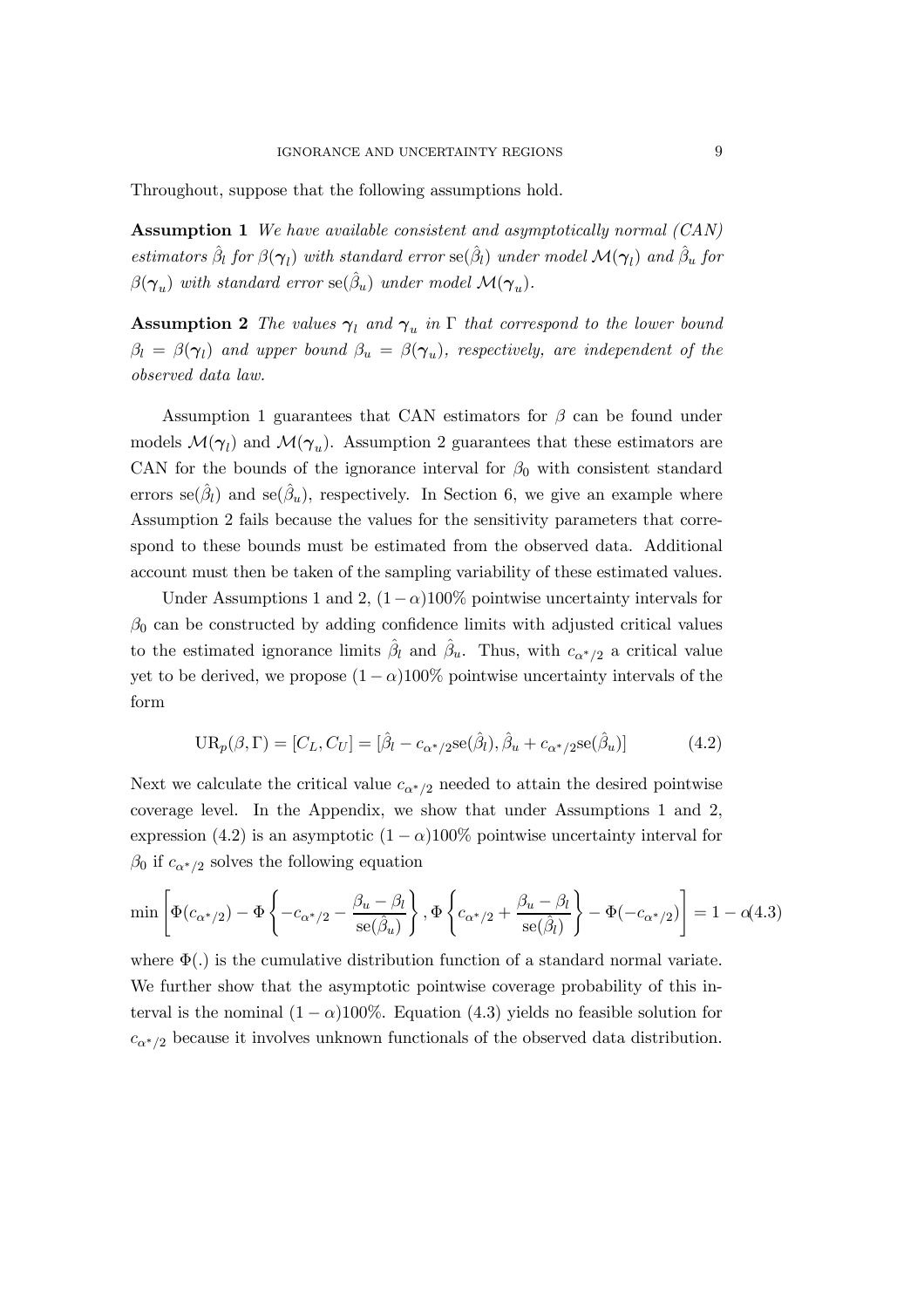Hence, consistent estimators must be derived for the critical value by replacing  $\beta_l$ ,  $\beta_u$ , se( $\hat{\beta}_l$ ) and se( $\hat{\beta}_u$ ) in equation (4.3) by consistent estimators. Resulting Estimated Uncertainty RegiOns will be called EUROs.

In the Appendix, we show that  $c_{\alpha^*/2}$  approximates the  $(1 - \alpha)100\%$  percentile of the standard normal distribution when there is much ignorance about the target parameter and the intended sample size is large. Pointwise uncertainty intervals further enjoy the important property that for monotone mappings  $g(.)$ ,  $pr_0\{ir(\beta, \Gamma) \subset UR_s(\beta, \Gamma)\} = pr_0[g\{ir(\beta, \Gamma)\} \subset g\{UR_s(\beta, \Gamma)\}] =$  $pr_0[ir{g(\beta),\Gamma} \subset g{UR_s(\beta,\Gamma)}].$  Hence, they can be estimated on a transformed scale where, for instance, asymptotic normality is a better approximation and subsequently be backtransformed to the original scale.

In the Kenyan HIV surveillance study, we deduce that  $\beta_0$  lies between  $\beta_l =$  $\beta(\gamma_{pm} = 0) = \text{expit}(\eta_0)\nu_0 = E(YR)$  and  $\beta_u = \beta(\gamma_{pm} = 1) = \text{expit}(\eta_0)\nu_0 + 1-\nu_0 =$  $E(YR + 1 - R)$ . Replacing population values by sampling analogs, we estimate HIV risk between  $\hat{\beta}_l = 52/787 = 0.066$  and  $\hat{\beta}_u = 88/787 = 0.112$  without assumptions on the missing data mechanism. With  $\gamma_{pm,l} = 0$  and  $\gamma_{pm,u} = 1$  corresponding to the lower bound  $\beta_l$  and upper bound  $\beta_u$  regardless of the observed data law, Assumption 2 is satisfied. Thus, solving  $(4.3)$  with  $\hat{\text{se}}(\hat{\beta}_l) = 52 \times 731/787^3$ and  $\hat{\text{se}}(\hat{\beta}_u) = 88 \times 699/787^3$  yields  $c_{\alpha^*/2} = 1.645$ . A 95% pointwise EURO for  $\beta_0$  is [0.0515, 0.130]. Without assumptions on the missing data mechanism, we estimate HIV risk to lie between 5.15% and 13.0% with at least 95% chance. Interestingly, this interval retains the qualitative interpretation of a classical confidence interval but involves no missing data assumptions.

Physicians involved in this study think that 25% is a safe overestimate of the risk of HIV among nonresponders. Assuming they are right, we set  $\gamma_{\text{pm}} \in \Gamma = [0, 0.25]$  and estimate  $\beta_0$  to lie between  $52/787 = 0.066$  and  $52/787 +$  $(0.25)36/787 = 0.078$ . We find a corresponding 95% pointwise EURO from 0:0515 to 0:0924. Better finite-sample approximations are expected by estimating pointwise uncertainty intervals on the logit scale. Solving (4.3) with  $\hat{\beta}_l = \text{logit}(52/787), \ \hat{\beta}_u = \text{logit}(88/787), \ \hat{\text{se}}(\hat{\beta}_l) = 787/(52 \times 731) \text{ and } \hat{\text{se}}(\hat{\beta}_u) =$ 787/(88 × 699) yields  $c_{\alpha^*/2} = 1.665$  and a 95% pointwise EURO for logit( $\beta_0$ ) is  $[-2.89, -2.25]$ . A 95% pointwise EURO for  $\beta_0$  becomes  $[\exp(t\{-2.89), \exp(t\{-2.25\}]]$ [0:0528; 0:0949]. Thus, under a realistic range of plausible missing data assump-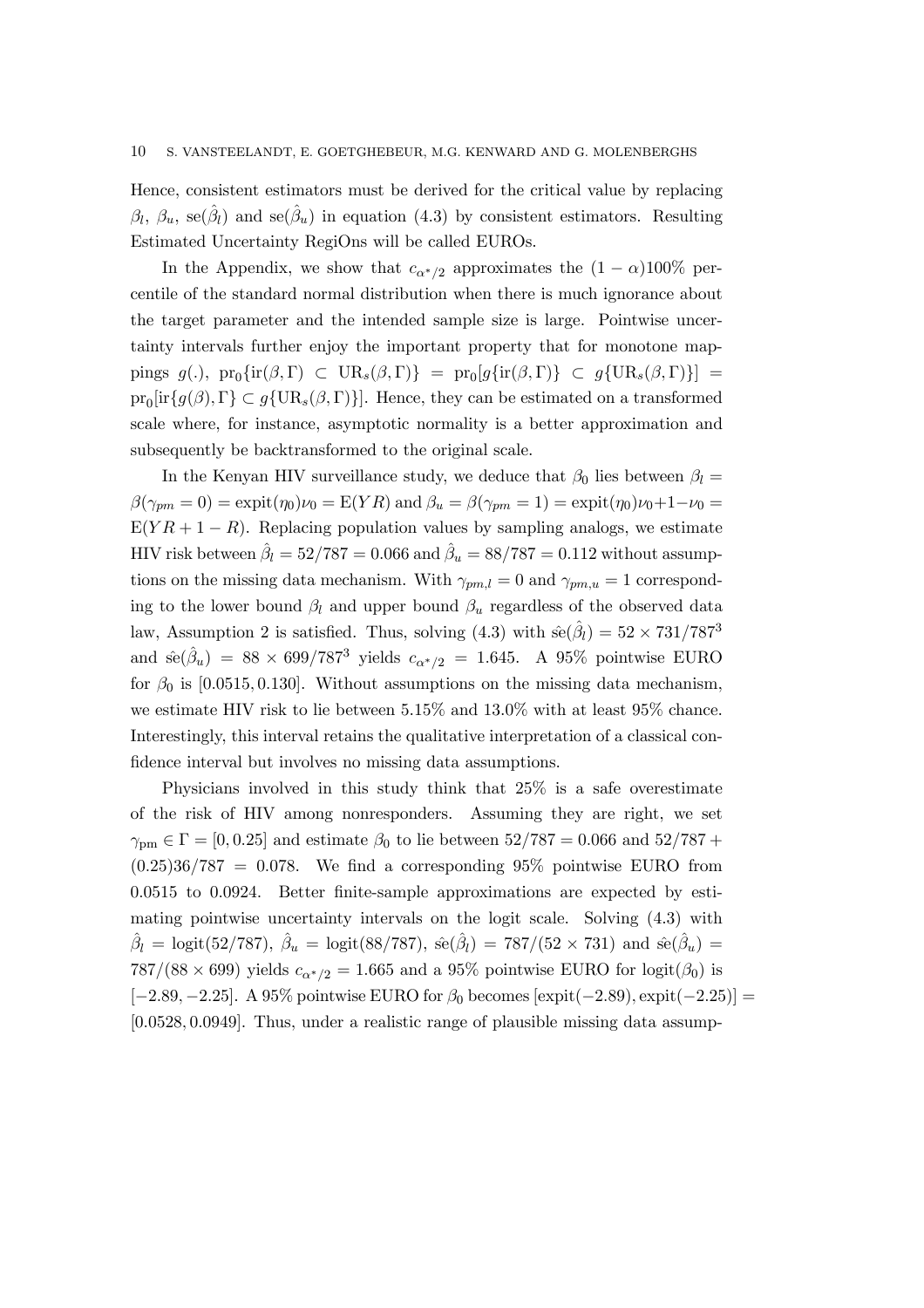tions (i.e. provided that  $\gamma_{pm} \in [0, 0.25]$ ), we estimate that HIV risk lies between 5.28% and 9.49% with at least 95% chance.

## 4.2. Consistency

To verify whether the HEIR itself is adequate as an estimator of the partially identified parameter  $\beta_0$  under model  $\mathcal{M}(\Gamma)$ , we extend the concept of weak consistency for point estimators to HEIRs. As  $\gamma_0$  is not identified under model  $\mathcal{M}(\Gamma)$ , we require weak convergence of all individual point estimators  $\beta(\gamma)$  to  $\beta(\gamma)$  over  $\gamma \in \Gamma$ .

To formalize this, consider for each  $\gamma \in \Gamma$  a sequence of random vectors  $\hat{\boldsymbol{\beta}}_1(\boldsymbol{\gamma}),\ldots,\hat{\boldsymbol{\beta}}_N(\boldsymbol{\gamma})$  and the theoretical parameter value  $\boldsymbol{\beta}(\boldsymbol{\gamma})$ .

**Definition 2** We define the HEIR  $\hat{u}_N(\beta, \Gamma) = {\hat{\beta}_N(\gamma)}; \forall \gamma \in \Gamma$  to be weakly consistent for  $\beta_0$  if the convergence in probability of  $\hat{\beta}_N(\gamma)$  to  $\beta(\gamma)$  under model  $\mathcal{M}(\gamma)$  holds for all  $\gamma \in \Gamma$ .

HEIRs that are weakly consistent for a parameter  $\beta_0$  under model  $\mathcal{M}(\Gamma)$ have the desirable property that they cover the truth  $\beta_0 = \beta(\gamma_0)$  with arbitrarily large probability as the sample size increases (provided that  $\gamma_0 \in \Gamma$ ).

For example, in the Kenyan HIV surveillance study, HIV risk  $\beta(\gamma) = E(YR) +$  $\gamma E(1 - R)$  where  $\gamma = \gamma_{pm}$ . By the weak law of large numbers (Newey and Mc-Fadden 1994),  $\hat{\beta}(\gamma) = N^{-1} \sum_{i=1}^{N} Y_i R_i + \gamma (1 - R_i)$  converges in probability to  $\beta(\gamma)$ for all  $\gamma \in [0,1]$ . We conclude that the HEIR  $[N^{-1}\sum_{i=1}^{N}Y_iR_i, N^{-1}\sum_{i=1}^{N}(Y_iR_i +$  $1 - R_i$ ) is a weakly consistent estimator for HIV risk  $\beta_0$  when  $\gamma$  is unrestricted. Likewise, the HEIR  $[N^{-1}\sum_{i=1}^{N}Y_iR_i, N^{-1}\sum_{i=1}^{N}\{Y_iR_i+0.25(1-R_i)\}]$  is a weakly consistent estimator for  $\beta_0$  when  $\gamma \in [0, 0.25]$ .

#### 5. Inference for  $ir(\beta, \Gamma)$

The previous notions of pointwise coverage and consistency were designed to measure the validity of HEIRs w.r.t. their ability to estimate the target parameter of interest  $\beta_0$ . When the ignorance region for  $\beta_0$  itself is the primary target of a study, a more natural goal is to construct HEIRs whose distance from the true ignorance region can be made arbitrarily small with arbitrarily large probability and  $(1 - \alpha)100\%$  uncertainty regions that cover ir $(\beta, \Gamma)$  with at least  $(1 - \alpha)100\%$  chance in large samples.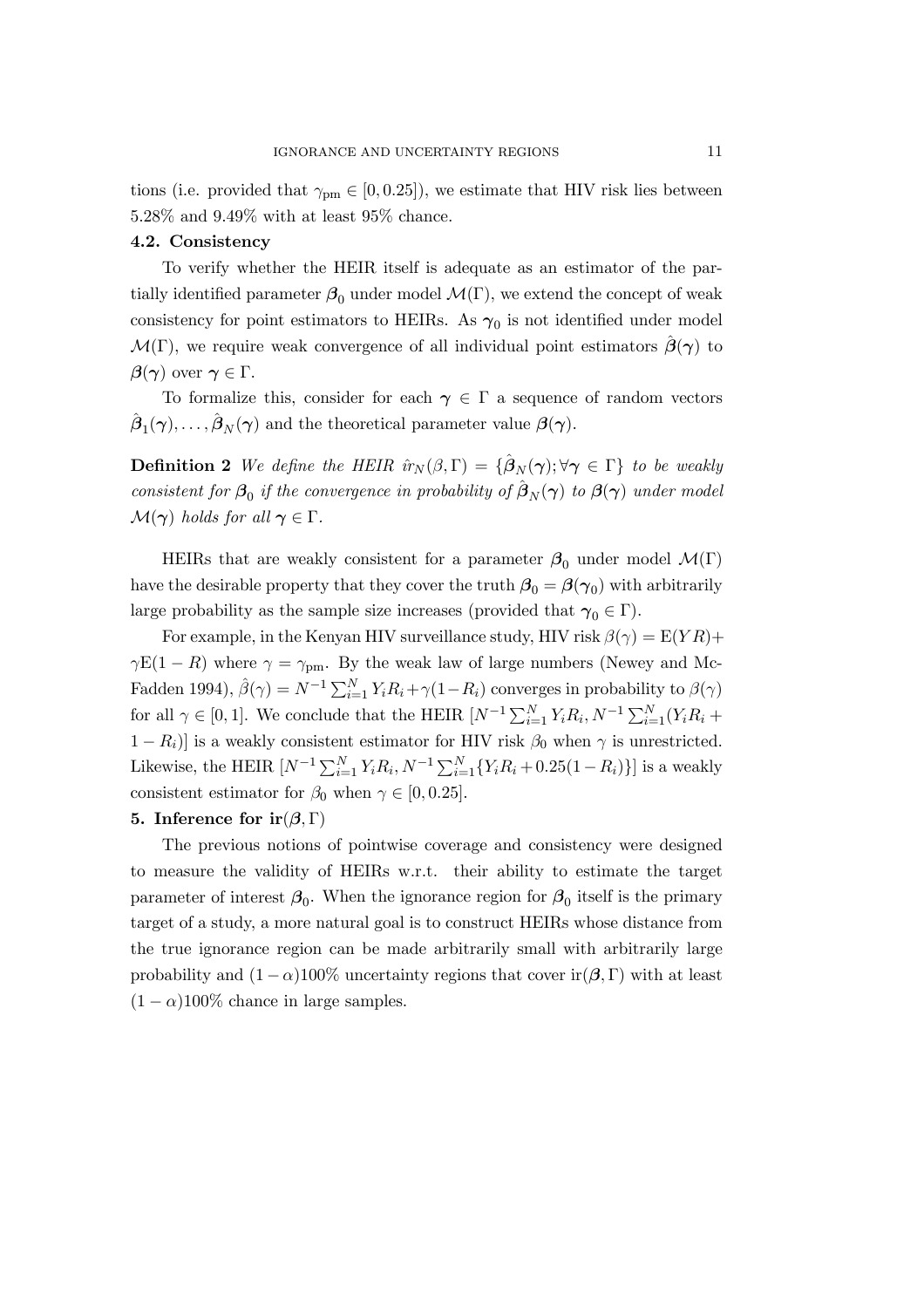#### 5.1. Sampling Variability: Strong Coverage

A natural strategy for communicating the sampling variability of HEIRs for scalar parameters  $\beta$  is to add the standard  $(1 - \alpha)100\%$  confidence limits to the estimated ignorance limits; that is:

$$
UR_s(\beta, \Gamma) = [C_L, C_U] = [\hat{\beta}_l - c_{\alpha/2} \text{se}(\hat{\beta}_l), \hat{\beta}_u + c_{\alpha/2} \text{se}(\hat{\beta}_u)] \tag{5.1}
$$

where  $c_{\alpha/2}$  is the  $(1 - \alpha/2)100\%$  percentile of the standard normal distribution. This is done in Kenward, Goetghebeur and Molenberghs (2001) and Rosenbaum (1995), for instance. The interval thus constructed covers all  $(1 - \alpha)100\%$  confidence intervals for  $\beta(\gamma)$  under  $\mathcal{M}(\gamma)$  pointwise for all  $\gamma \in \Gamma$ . In the Appendix, we further show that the resulting interval can be interpreted as the  $(1-\alpha)100\%$ strong uncertainty interval  $UR_s(\beta, \Gamma)$ , which covers all values in the ignorance region ir( $\beta$ , Γ) simultaneously with  $(1 - \alpha)100\%$  chance. For vector parameters β, we define such  $(1 - \alpha)100\%$  strong uncertainty region as follows.

**Definition 3** A region  $UR_s(\beta, \Gamma)$  is a  $(1-\alpha)100\%$  strong uncertainty region for  $\beta_0$  when its strong coverage probability, i.e.

$$
pr_0\{ir(\boldsymbol{\beta},\Gamma)\subset UR_s(\boldsymbol{\beta},\Gamma)\}\
$$

is at least  $(1 - \alpha)100\%$  under the true observed data law.

It is immediate from the definition that a  $(1 - \alpha)100\%$  strong uncertainty region is a conservative  $(1 - \alpha)100\%$  pointwise uncertainty region.

In the Appendix we show that the strong coverage level of the strong uncertainty interval (5.1) lies between  $1-\alpha$  and  $1-\alpha/2$  when the estimated confidence limits  $C_L$  and  $C_U$  satisfy  $pr_0(C_L > \beta_l) = pr_0(C_U < \beta_u) = \alpha/2$ . It equals  $1 - \alpha$ when, as is generally expected, the true ignorance interval almost never covers the strong uncertainty interval (i.e.  $pr_0\{(C_L > \beta_l) \wedge (C_U < \beta_u)\} = 0$ ). We further show that the strong coverage probability of this interval lies between  $1 - \alpha$ and  $1 - \alpha + \alpha^2/4$  when, as expected,  $pr_0(C_L > \beta_l | C_U < \beta_u) \leq pr_0(C_L > \beta_l)$ . For instance, for  $\alpha = 0.05$  it lies between 95% and 95.0625% (when this property holds).

As with pointwise coverage, strong uncertainty regions can be estimated on a monotonely transformed scale while retaining the original coverage level.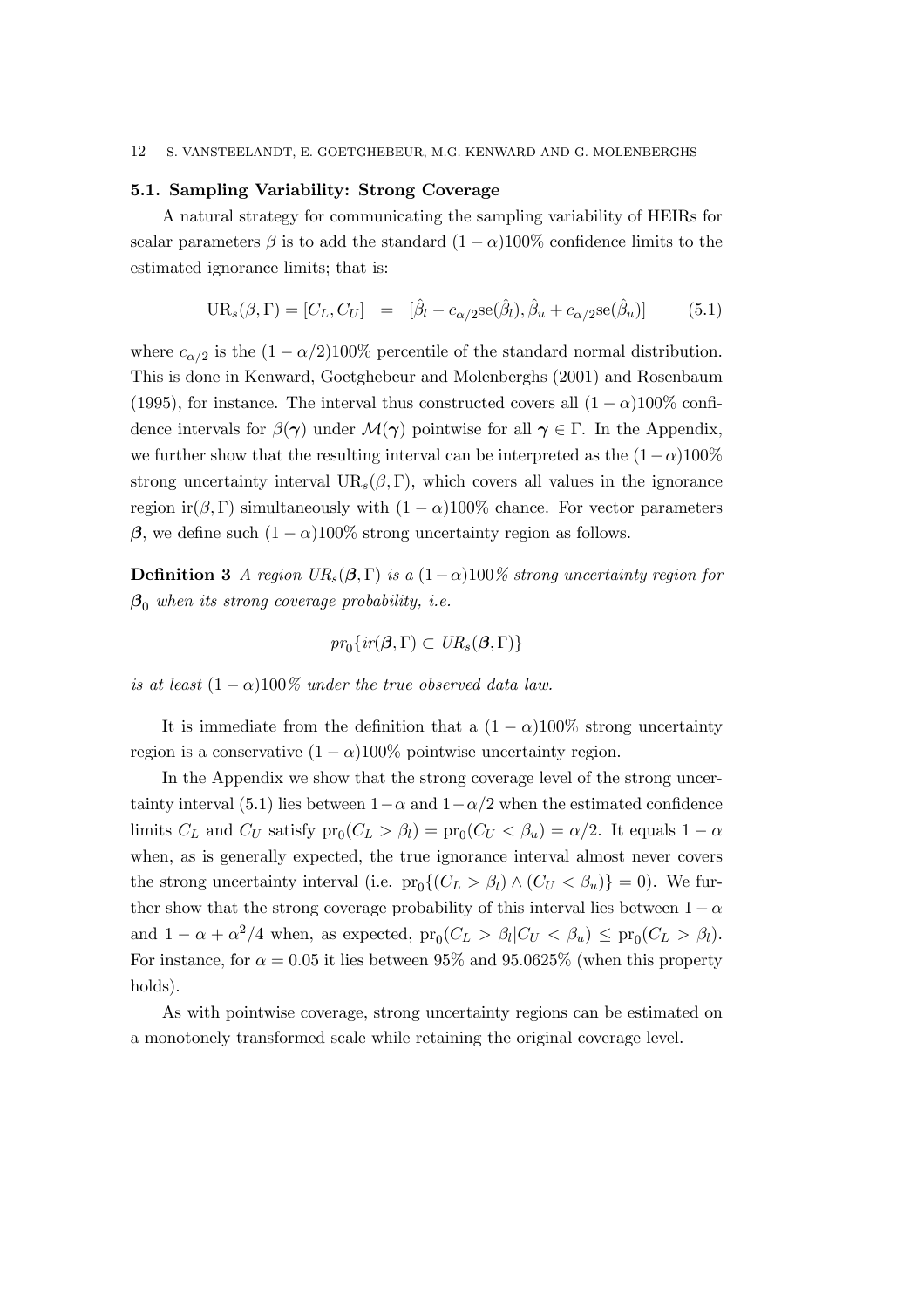#### 5.1. Sampling Variability: Weak Coverage

While strong uncertainty regions cover all parameter values in the true region of ignorance simultaneously with given probability, one would often be satisfied having covered most of them. Indeed, an estimated region which is expected to cover most parameter values in ir $(\beta, \Gamma)$  is useful, even when it represents a low strong coverage probability. In view of this, we define the weak coverage probability of an uncertainty region as the expected proportion of overlap between the uncertainty region and the true region of ignorance. This leads to the following definition of  $(1 - \alpha)100\%$  weak uncertainty regions.

**Definition 4** A region  $UR_w(\beta, \Gamma)$  is a  $(1 - \alpha)100\%$  weak uncertainty region for  $\beta_0$  when its weak coverage probability, i.e.

$$
\frac{E_0 \|\mathit{UR}_w(\beta,\Gamma) \cap \mathit{ir}(\beta,\Gamma)\|}{\|\mathit{ir}(\beta,\Gamma)\|}
$$

is at least  $(1 - \alpha)100\%$  under the true observed data law, where  $||A||$   $(A \subseteq \mathbb{R}^p)$ denotes the volume of A.

This can additionally be interpreted as the probability that a uniform draw from the ignorance region for  $\beta_0$  is covered by  $UR_w(\beta, \Gamma)$ .

In the Appendix, we show that  $100(1 - \alpha)\%$  weak uncertainty intervals for scalar  $\beta_0$  can be constructed following (4.2), where  $c_{\alpha^*/2}$  solves the equation

$$
\alpha = \frac{\text{se}(\hat{\beta}_l) + \text{se}(\hat{\beta}_u)}{\beta_u - \beta_l} \int_0^{+\infty} z\varphi(z + c_{\alpha^*/2}) dz + \epsilon.
$$
 (5.2)

 $\varphi(.)$  denotes the standard normal density function and  $\epsilon$  is a correction term. In the Appendix, we show that  $\epsilon$  can be calculated exactly as

$$
\epsilon = \int_{(\beta_{\mathrm{u}}-\beta_{\mathrm{l}})/\mathrm{se}(\hat{\beta}_{\mathrm{u}})}^{+\infty} \varphi(z+c_{\alpha^*/2}) dz + \int_{(\beta_{\mathrm{u}}-\beta_{\mathrm{l}})/\mathrm{se}(\hat{\beta}_{\mathrm{l}})}^{+\infty} \varphi(z+c_{\alpha^*/2}) dz
$$

$$
-\frac{\mathrm{se}(\hat{\beta}_{u})}{\beta_{u}-\beta_{l}} \int_{(\beta_{\mathrm{u}}-\beta_{\mathrm{l}})/\mathrm{se}(\hat{\beta}_{\mathrm{u}})}^{+\infty} z\varphi(z+c_{\alpha^*/2}) dz - \frac{\mathrm{se}(\hat{\beta}_{l})}{\beta_{u}-\beta_{l}} \int_{(\beta_{\mathrm{u}}-\beta_{\mathrm{l}})/\mathrm{se}(\hat{\beta}_{\mathrm{l}})}^{+\infty} z\varphi(z+c_{\alpha^*/2}) dz
$$

which we show to be so small that setting  $\epsilon = 0$  will not hamper the accuracy of the calculated critical value. We further show that the weak coverage probability of this interval is the nominal  $1 - \alpha$ .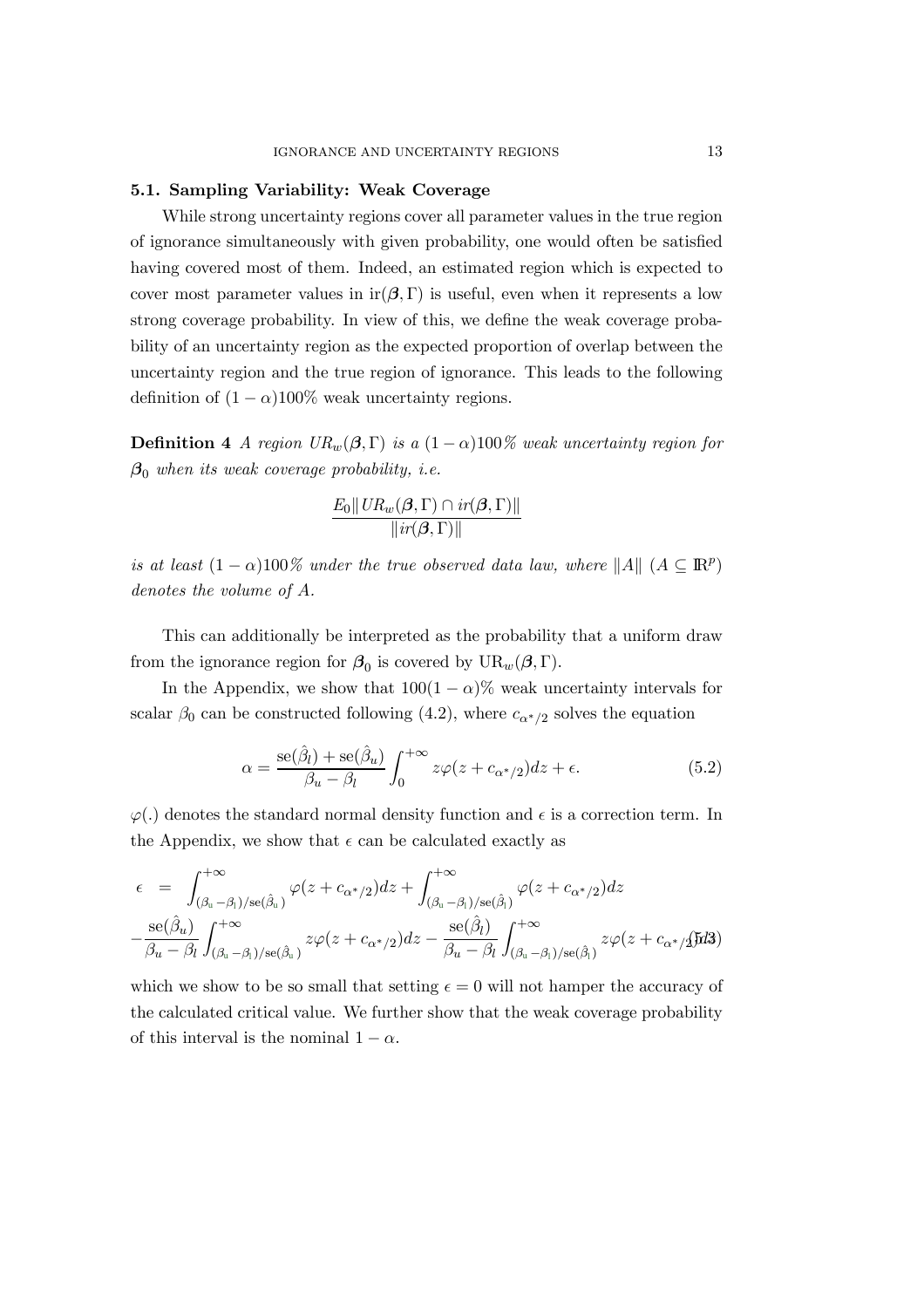Equation (5.2) yields no feasible solution for  $c_{\alpha^*/2}$  because it involves unknown functionals of the observed data distribution. Hence, consistent estimators must be derived for the critical value by substituting  $\beta_l$ ,  $\beta_u$ , se $(\beta_l)$  and se $(\beta_u)$ in equation (5.2) by consistent estimators. When the HEIR is large and its endpoints precisely estimated, it may itself cover more than  $(1 - \alpha)100\%$  of the true ignorance interval on average. By allowing for negative values of  $c_{\alpha^*/2}$ , the coverage level is then reached for a weak uncertainty interval which is contained within the HEIR. A drawback with inference for weak uncertainty intervals is that they cannot generally be estimated on a monotonely transformed scale while retaining the original coverage level.

For example, in the Kenyan HIV surveillance study, with  $\gamma_{\text{pm}} \in [0, 0.25]$ , the 95% strong EURO [0:0487; 0:0950] is estimated to cover the true ignorance interval for HIV risk with (at least) 95% chance. We estimated  $\hat{pr}_0\{(C_L >$  $\beta_l$ ) ∧ ( $C_U < \beta_u$ )} = 2.5 10<sup>-16</sup>, indicating that the nominal coverage level is well approximated by 95%. The 95% weak EURO is [0:0587; 0:0899]. It has an expected overlap of 95% with the true ignorance region for HIV risk when  $\gamma_{\text{pm}} \in [0, 0.25]$ . Since values near the midpoint of the interval are almost always covered, it is considerably smaller than the 95% strong EURO.

# 5.3. Relationship between the weak and pointwise uncertainty region

To enhance our understanding of the relationships between the different uncertainty regions, we will now prove that a  $(1 - \alpha)100\%$  pointwise uncertainty region  $UR_p(\beta, \Gamma)$  is a conservative  $(1-\alpha)100\%$  weak uncertainty region. Indeed, we know that for all  $\beta \in \text{ir}(\beta, \Gamma)$ ,  $\text{pr}_0\{\beta \in \text{UR}_p(\beta, \Gamma)\}\geq 1-\alpha$ . Using that the weak coverage probability of  $UR_p(\beta, \Gamma)$  is the probability that a uniform draw  $\beta$ from the ignorance region for  $\beta$  is covered by  $UR_p(\beta, \Gamma)$ , we find

$$
\frac{\mathrm{E}_0 \|\mathrm{UR}_p(\beta, \Gamma) \cap \mathrm{ir}(\beta, \Gamma)\|}{\|\mathrm{ir}(\beta, \Gamma)\|} = \mathrm{pr}_{0,\tilde{\beta}}\{\tilde{\beta} \in \mathrm{UR}_p(\beta, \Gamma)\}
$$
  

$$
= \mathrm{E}_{\tilde{\beta}}[\mathrm{E}_0\{\tilde{\beta} \in \mathrm{UR}_p(\beta, \Gamma)|\tilde{\beta}\}]
$$
  

$$
\geq \mathrm{E}_{\tilde{\beta}}(1-\alpha|\tilde{\beta}) = 1-\alpha.
$$

Here, the subscript  $\tilde{\beta}$  refers to the uniform sampling distribution over ir $(\beta, \Gamma)$ . 5.4. Asymmetric uncertainty regions

In constructing pointwise, strong and weak uncertainty intervals, we have chosen the same critical values  $c_{\alpha^*/2}$  to calculate the lower limit  $C_L = \hat{\beta}_l$  –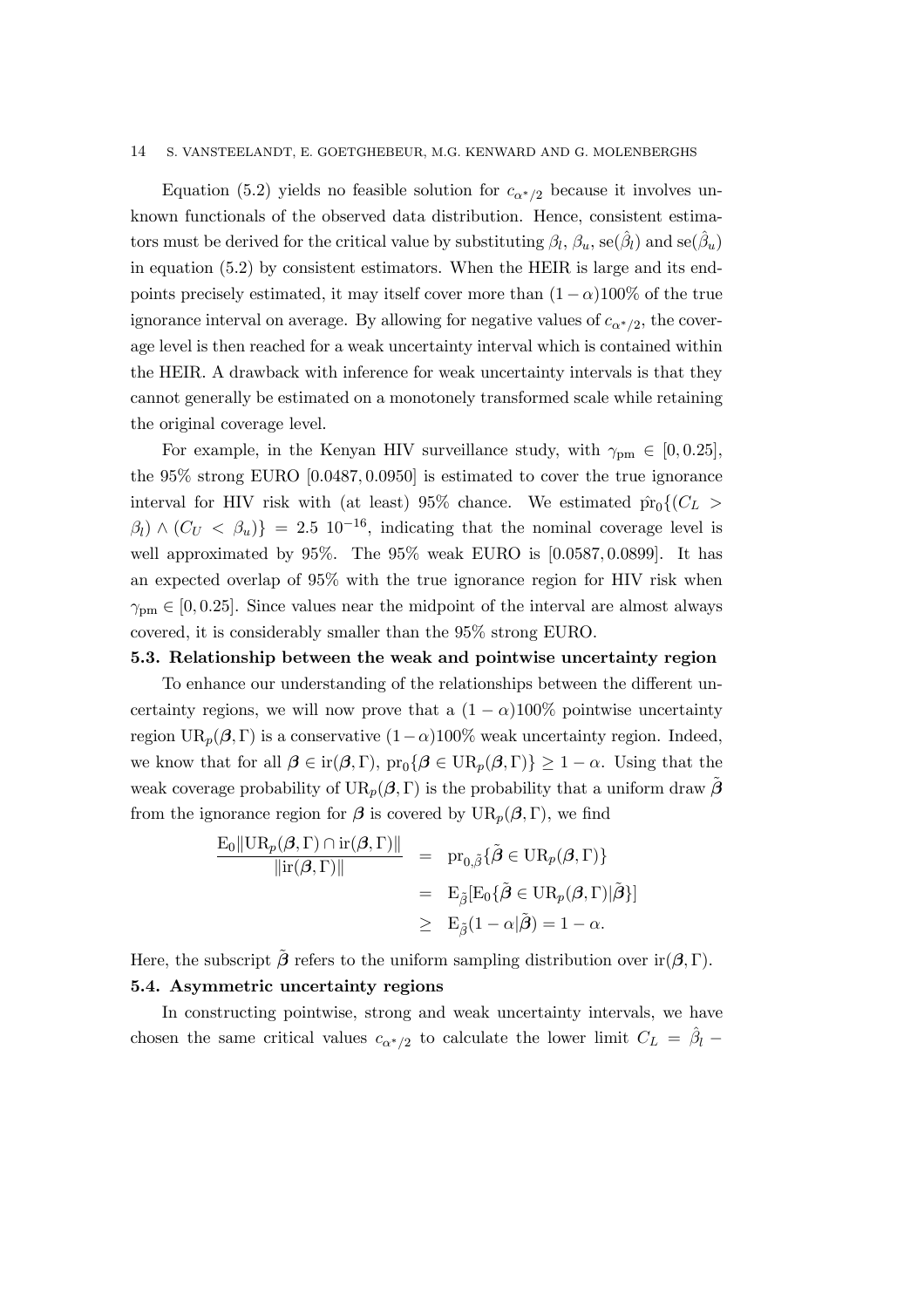$c_{\alpha^*/2}$ se $(\hat{\beta}_l)$  and the upper limit  $C_U = \hat{\beta}_u + c_{\alpha^*/2}$ se $(\hat{\beta}_u)$ . When se $(\hat{\beta}_l)$  differs from se( $\hat{\beta}_u$ ) shorter  $(1 - \alpha)100\%$  uncertainty intervals may sometimes be obtained by allowing for different values  $c_{\alpha_1^*/2}$  in  $C_L = \hat{\beta}_l - c_{\alpha_1^*/2}$ se $(\hat{\beta}_l)$  and  $c_{\alpha_1^*/2}$  in  $C_U =$  $\hat{\beta}_u + c_{\alpha_u^*/2}$ se $(\hat{\beta}_u)$ , respectively. To obtain such intervals, we estimate  $c_{\alpha_u^*/2}$  from the observed data for different chosen values of  $c_{\alpha^*_\parallel/2}$ . For strong uncertainty intervals, for example, we choose  $c_{\alpha_u^*/2}$  such that  $pr_0(C_U < \beta_u) = \alpha - \alpha_l^*/2$ when  $c_{\alpha_i^*/2}$  is such that  $pr_0(C_L > \beta_l) = \alpha_l^*/2$  (with  $\alpha_l^*/2 \le \alpha^*$ ). For pointwise and weak uncertainty intervals, a similar strategy is possible along the lines of the Appendix. Having obtained estimates for  $c_{\alpha_{\rm u}^*/2}$  over a range of  $c_{\alpha_{\rm l}^*/2}$ values, we then choose the  $(c_{\alpha_1^*/2}, c_{\alpha_u^*/2})$ -tuple that minimizes the length  $\hat{\beta}_u$  –  $\hat{\beta}_l + c_{\alpha_l^*/2}$ se $(\hat{\beta}_l) + c_{\alpha_u^*/2}$ se $(\hat{\beta}_u)$  of the uncertainty interval.

#### 5.5. Simulation study

Because our weak and pointwise uncertainty intervals ignore imprecise estimation of the critical value and standard error, we assess their performance in a simulation study. To be able to evaluate the net effects of estimation of the critical value and standard error, we wish to avoid relying on asymptotic approximations and therefore consider inference for the mean of normally distributed observations. We generate ten thousand data sets with sample size 787, standard normally distributed observations for responders and marginal nonresponse probability  $\nu_0 = 36/787$ . We assume a priori that  $\gamma = E(Y | R = 0)$  lies in  $\Gamma = [-2, 2]$ . For each data set, ignorance and 95% uncertainty intervals for  $\beta_0 = E(Y)$  are estimated for the three coverage definitions. Strong uncertainty limits are estimated via Wald-type confidence limits calculated at the two estimated ignorance limits  $\hat{\eta}\hat{\nu}-2(1-\hat{\nu})$  and  $\hat{\eta}\hat{\nu}+2(1-\hat{\nu})$ , where  $\eta = E(Y|R=1)$ . Weak and pointwise uncertainty limits are estimated analogously, but with adjusted critical values.

## Table 1 about here.

Table 1 gives empirical coverage probabilities, average length of the EURO and (average) adjusted critical values. Strong and pointwise EUROs reach the nominal 95% coverage probability. Some overcoverage is however observed for weak EUROs. This is due to imprecise estimation of the critical values  $c_{\alpha^*/2}$ . These are highly variable for weak EUROs (mean 0:803 and standard deviation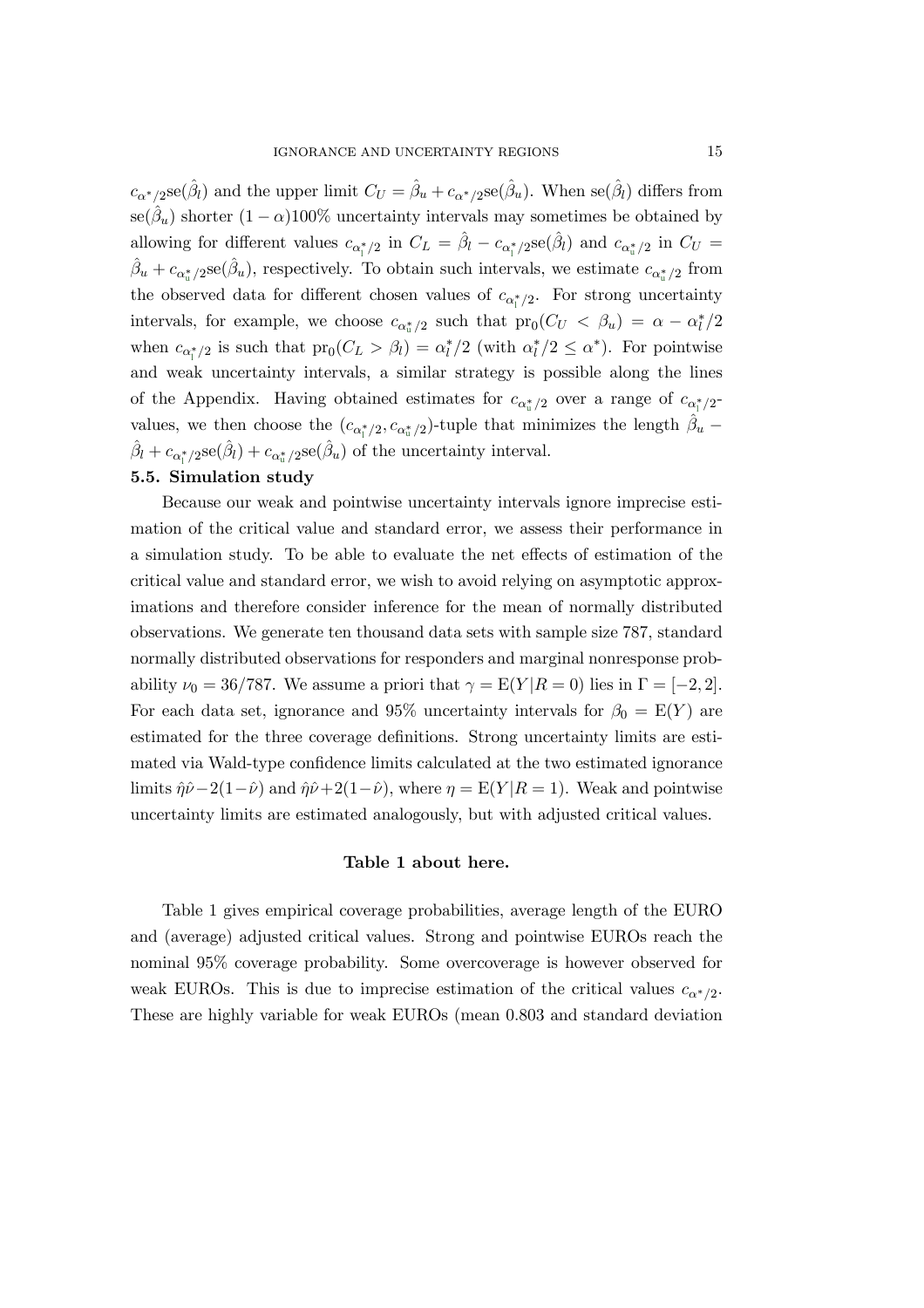0:0891), but substantially less so for pointwise EUROs (mean 1:647 and standard deviation 0:0000149). Furthermore, by choosing the exact critical value 0:797 for weak uncertainty intervals, we obtain an estimated coverage of 0:950 (P-value 0.691). The correction term  $\epsilon$  for weak EUROs is negligible, having a highly skewed distribution with median  $-2.053 \times 10^{-13}$  (min.  $-1.663 \times 10^{-6}$ , 1st quartile  $-5.812 \times 10^{-12}$ , 3rd quartile  $-4.480 \times 10^{-15}$ , max.  $-3.249 \times 10^{-28}$ ).

#### 5.6. Consistency

To verify whether the HEIR is adequate as an estimator of  $ir(\beta, \Gamma)$ , we extend the definition of Section 4.2 for weakly consistent HEIRs by defining a HEIR to be weakly consistent for an ignorance region ir $(\beta, \Gamma)$  under model  $\mathcal{M}(\Gamma)$ when its distance to ir $(\beta, \Gamma)$  can be made arbitrarily small with arbitrarily large probability in large samples.

To formalize this, consider the sequence of random sets  $\hat{\pi}_1(\beta, \Gamma), \ldots, \hat{\pi}_N(\beta, \Gamma)$ and the theoretical region of ignorance ir $(\beta, \Gamma)$ . Define  $\|\text{ir}(\beta, \Gamma) - \hat{\text{ir}}_N(\beta, \Gamma)\|$  as the maximum distance between the true (ir $(\beta, \Gamma)$ ) and estimated ( $\hat{\text{tr}}_{N}(\beta, \Gamma)$ ) region of ignorance for  $\beta_0$ , i.e.

$$
\|\text{ir}(\beta,\Gamma)-\hat{\text{ir}}_N(\beta,\Gamma)\|=\max\left(\sup_{\beta_N\in\hat{\text{ir}}_N(\beta,\Gamma)}\inf_{\tilde{\beta}\in\text{ir}(\beta,\Gamma)}\|\beta_N-\tilde{\beta}\|,\sup_{\tilde{\beta}\in\text{ir}(\beta,\Gamma)}\inf_{\beta_N\in\hat{\text{ir}}_N(\beta,\Gamma)}\|\beta_N-\tilde{\beta}\|\right)
$$

where  $\|\beta_N - \hat{\beta}\|$  is the Euclidian distance between  $\beta_N$  and  $\tilde{\beta}$ . The above distance is known as the Hausdorff metric over the metric space  $2^{\mathbb{R}^p}$  of all subsets of  $\mathbb{R}^p$ .

Using general results on stochastic convergence in metric spaces (van der Vaart 1998), we come to the following definition.

**Definition 5** We define the HEIR  $\hat{r}_N(\beta, \Gamma)$  weakly consistent for  $ir(\beta, \Gamma)$  if

$$
(\forall \epsilon, \delta > 0)(\exists N_0(\epsilon, \delta)) \left(N > N_0(\epsilon, \delta) \Rightarrow pr_0\{\|\hat{u}_N(\beta, \Gamma) - ir(\beta, \Gamma)\| < \delta\} > 1 - \epsilon\right).
$$

The following theorem, which is proved in Appendix 2, gives simple sufficient rules for verifying this property.

**Theorem 1** Define the HEIR  $\hat{u}_N(\beta, \Gamma) = {\hat{\beta}_N(\gamma)}; \forall \gamma \in \Gamma$  as a set of individual point estimators  $\hat{\boldsymbol{\beta}}_N(\boldsymbol{\gamma})$ , and the true region of ignorance  $ir(\boldsymbol{\beta}, \Gamma)$  =  $\{\beta(\gamma), \forall \gamma \in \Gamma\}$  as the set of corresponding estimands  $\beta(\gamma)$ . Then,  $\hat{r}_N(\beta, \Gamma)$  is a weakly consistent estimator for ir $(\beta, \Gamma)$  under model  $\mathcal{M}(\Gamma)$  when the point estimators  $\hat{\boldsymbol{\beta}}_N(\boldsymbol{\gamma})$  in  $\hat{r}_N(\boldsymbol{\beta}, \Gamma)$  are weakly consistent estimators for  $\boldsymbol{\beta}(\boldsymbol{\gamma})$  uniformly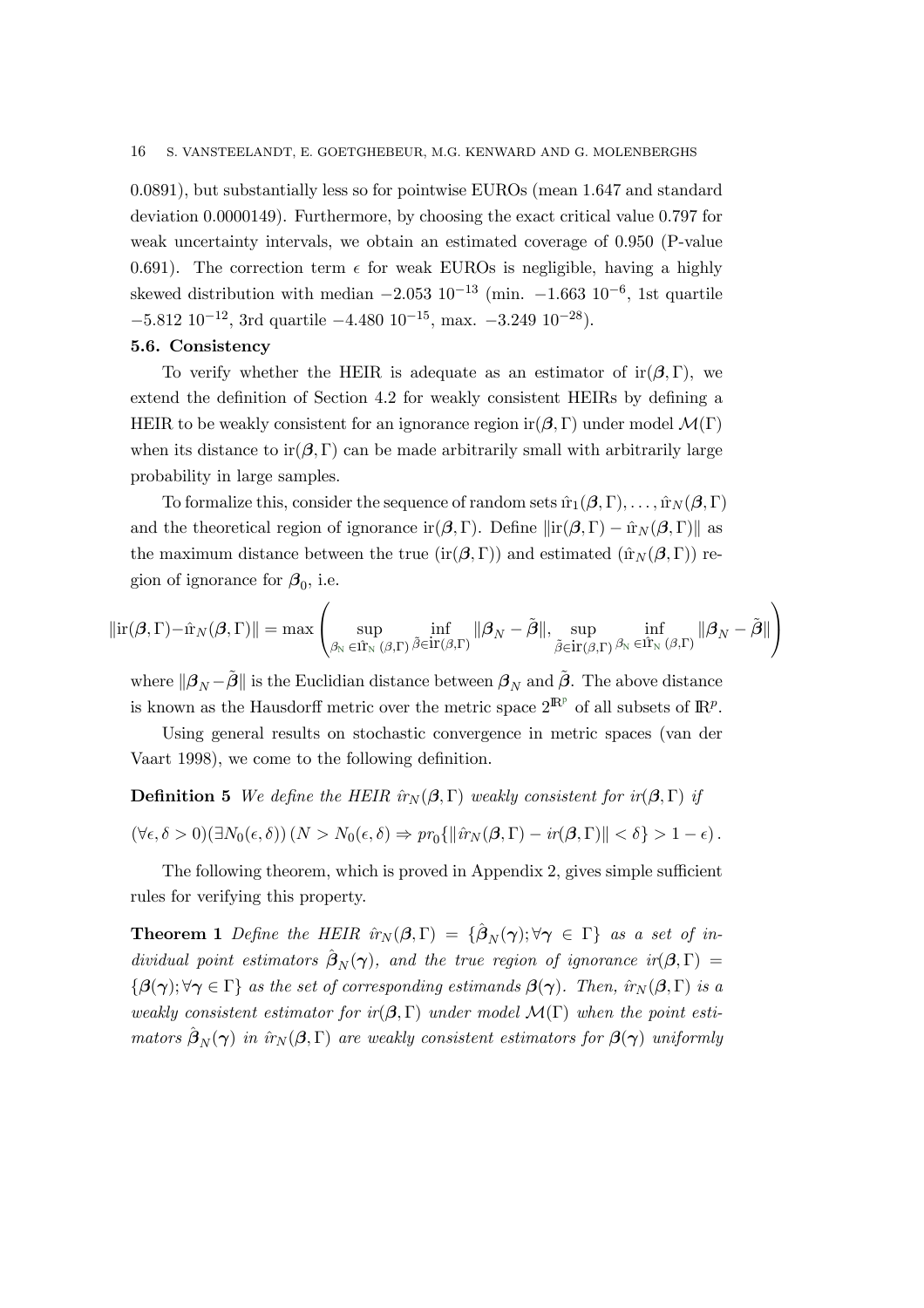over all  $\gamma \in \Gamma$ ; that is

$$
(\forall \epsilon, \delta > 0)(\exists N_0(\epsilon, \delta)) \left( N > N_0(\epsilon, \delta) \Rightarrow pr_{\mathcal{M}(\gamma)} \{\sup_{\gamma \in \Gamma} \|\hat{\beta}_N(\gamma) - \beta(\gamma)\| < \delta \} > 1 - \epsilon \right)
$$

where  $\|\hat{\beta}_N(\gamma) - \beta(\gamma)\|$  is the Euclidian distance between  $\hat{\beta}_N(\gamma)$  and  $\beta(\gamma)$ .

For example, because in the Kenyan HIV surveillance study,  $Y R + \gamma (1 - R)$ is continuous at each  $\gamma \in [0,1]$  w.p.1 and  $Y R + \gamma(1-R)$  is bounded above by 1, it follows from the uniform law of large numbers (Newey and McFadden 1994) that  $\hat{\beta}(\gamma) = N^{-1} \sum_{i=1}^{N} Y_i R_i + \gamma (1 - R_i)$  converges in probability to  $\beta(\gamma)$  uniformly over all  $\gamma \in [0, 1]$ . We conclude that the HEIR  $[N^{-1} \sum_{i=1}^{N} Y_i R_i, N^{-1} \sum_{i=1}^{N} (Y_i R_i +$  $1-R_i$ ] is a weakly consistent estimator for ir $(\beta, \Gamma)$  under  $\mathcal{M}(\Gamma)$  when  $\Gamma = [0, 1]$ . Likewise, the HEIR  $[N^{-1}\sum_{i=1}^{N}Y_iR_i, N^{-1}\sum_{i=1}^{N}\{Y_iR_i+0.25(1-R_i)\}]$  is a weakly consistent estimator for ir $(\beta, \Gamma)$  under  $\mathcal{M}(\Gamma)$  when  $\Gamma = [0, 0.25]$ . Note that the reverse of Theorem 1 is not true.

#### 6. Parametric and semiparametric models

So far, we have conducted inference for specific functionals of the complete data law by constructing ignorance and uncertainty regions under a family of NPI models. Such families are e.g. constructed in Robins (1997) and Scharfstein, Robins and Rotnitzky (1999). In practice, parametric restrictions on the full data distribution are often necessary, for instance when we are interested in low dimensional models for the complete data or when we are forced to impose dimension reducing modelling restrictions due to the curse of dimensionality. In this section, we therefore discuss whether meaningful ignorance and uncertainty regions can still be defined when the full data law is required to satisfy the restrictions of some parametric or semiparametric model M∗.

Suppose that we are interested in assessing the effect of age  $X$  (in years) on HIV risk in the Kenyan surveillance study through model  $\mathcal{M}^*$  defined by

$$
logit{{pr(Y = 1|X)} = \eta_0 + \beta_0 X \tag{6.1}
$$

$$
logit\{pr(R = 1|Y, X)\} = \alpha_0^{(1)} + \alpha_0^{(2)}X + \gamma Y.
$$
 (6.2)

Because model  $\mathcal{M}^*$  imposes restrictions on the observed data law, there will generally be few (often at most one) full data laws that marginalize to the observed data law and satisfy the model restrictions  $(6.1)-(6.2)$ . As a result, the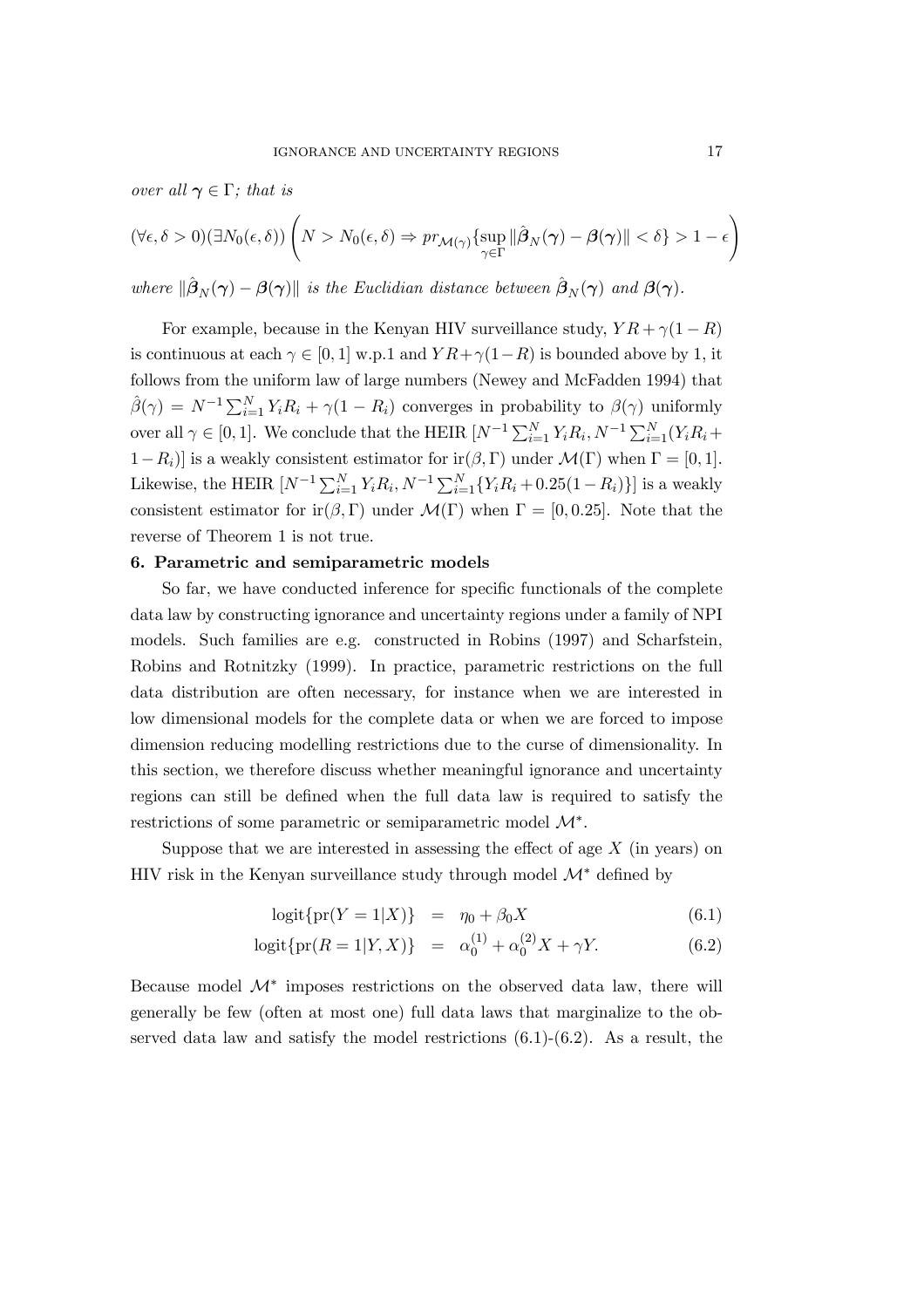dependence  $\gamma$  of missingness on the missing outcome may become identified, in which case the central identifiability problem of this paper disappears. The fact that  $\gamma$  can be identified despite the missing data, is due to the (semi)parametric restrictions that model  $\mathcal{M}^*$  imposes. This is undesirable as one would rarely have sufficient information to know, before seeing the observed data, whether the model restrictions  $(6.1)-(6.2)$  hold (see also the discussion of Diggle and Kenward 1994; Little and Rubin 1987; Scharfstein, Robins and Rotnitzky 1999). By the same token, it would usually be unreasonable to restrict attention to those full data laws that satisfy the intersection model  $\mathcal{M}^* \cap \mathcal{M}(\Gamma)$  by defining the ignorance region for  $\beta$  to be

$$
\text{ir}(\boldsymbol{\beta}, \Gamma) = \left\{ \boldsymbol{\beta} \{ f(\mathbf{L}) \} : f(\mathbf{L}) = \int f(\mathbf{L}, \mathbf{R}) d\mathbf{R} \text{ with } f(\mathbf{L}, \mathbf{R}) \in \mathcal{M}^* \cap \mathcal{M}(\Gamma) \right\}
$$
\n
$$
\text{satisfying } f_0(\mathbf{O}) = \int f(\mathbf{L}, \mathbf{R}) d\mathbf{L}_{(1-R)} \right\}
$$

where  $\mathcal{M}(\Gamma)$  is defined as before as a class of NPI models for the full data in the absence of the restrictions of model  $\mathcal{M}^*$ . The ignorance region for  $\beta_0$ , and hence also the strong uncertainty region, is therefore generally no longer well defined when the full data model  $\mathcal{M}^*$  places restrictions on the observed data law.

It remains useful, however, to repeat the analysis for different fixed values  $\gamma$ of the sensitivity parameter in the set  $\Gamma$  as if model  $\mathcal{M}^*\cap \mathcal{M}(\gamma)$  were true; e.g. to conduct inference for  $\beta_0$  indexing model (6.1) for different values of  $\gamma$  in model (6.2). We continue to call the resulting range of estimates a HEIR. Pointwise uncertainty intervals can be constructed as before and stay meaningful provided that, for each  $\gamma$ , probabilities in (4.1) are taken w.r.t. model  $\mathcal{M}^*\cap \mathcal{M}(\gamma)$ . Indeed, when  $\gamma_0 \in \Gamma$  the resulting intervals will cover the truth  $\beta_0 = \beta(\gamma_0)$  with at least  $(1-\alpha)100\%$  chance provided that model  $\mathcal{M}^*\cap \mathcal{M}(\gamma_0)$  holds. Likewise, it remains meaningful to define a HEIR weakly consistent for  $\beta_0$  when the convergence of  $\beta_N(\gamma)$  to  $\beta(\gamma)$  under model  $\mathcal{M}^*\cap\mathcal{M}(\gamma)$  holds for all  $\gamma\in\Gamma$ . Indeed, such HEIR will cover the truth  $\beta_0 = \beta(\gamma_0)$  with arbitrarily large probability as the sample size increases provided that model  $\mathcal{M}^* \cap \mathcal{M}(\gamma_0)$  holds with  $\gamma_0 \in \Gamma$ .

For example, consider the full data model defined by (6.1) with unrestricted response model. Figure 2 (left) shows HEIRs and 95% EUROs for age-specific HIV risk under this model. HEIRs were obtained via the IDE algorithm (Vansteelandt and Goetghebeur 2001) which yields point estimates on the boundary of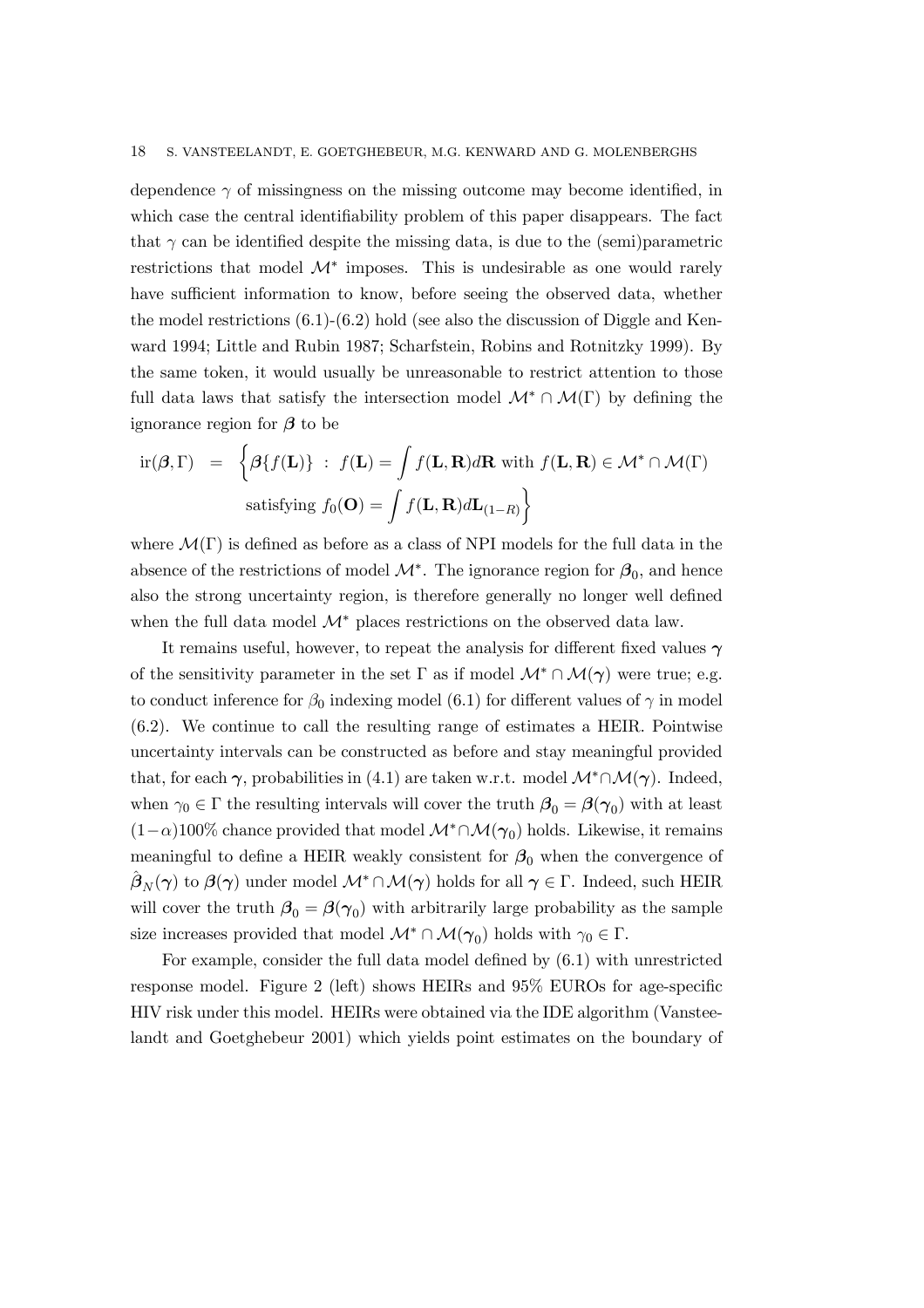the HEIR. Without assumptions on the missing data, we find HIV risk estimates between 6% and 12% over a reasonably wide age range. Following Vansteelandt and Goetghebeur (2001), the boundary of the HEIR was constructed by defining a sensitivity parameter  $\gamma$  and estimating from the observed data the 'extreme' values of that parameter that yield estimates on the boundary of the HEIR. The standard errors of the ignorance limits, which were used to construct EUROs in Figure 2 (left), were calculated supposing that these 'extreme' values are fixed. Assumption 2 failed in this example because the values of  $\gamma$  that yielded estimates on the boundary of the HEIR, vary over different samples and hence depend on the observed data law. The reported EUROs ignore this extra variability. Figure 2 (right) therefore examines 500 bootstrap resamples, but reveals no undercoverage/overcoverage of our intervals. The 95% pointwise EUROs are the most meaningful here because they are known to cover the true age-specific HIV risk with at least 95% chance, regardless of the missing data mechanism, when model  $(6.1)$  holds.

#### Figure 2 about here.

#### 7. Discussion

This article proposes a formalism for sensitivity analysis when (nonignorably) missing data have occurred. The usual parameter of interest is estimated by a region of estimates instead of a single point. Imprecision on estimated (ignorance) regions is incorporated via uncertainty regions which cover the truth with given probability. These broaden classical confidence regions to acknowledge additional model uncertainty due to the missing data. As such, our formalism can be viewed as a frequentist alternative to Bayesian approaches for sensitivity analysis (see e.g. Scharfstein, Daniels and Robins 2003). Our approach chooses not to average out the extremes, which is especially important where the possibility of high risks must be confronted. The nonparametric Bayesian approach of Scharfstein, Daniels and Robins (2003) is attractive and useful when there are strong scientific beliefs about the degree of selection bias, which can be expressed in a prior distribution  $f(\gamma)$  for  $\gamma$ . In a similar spirit, our weak uncertainty regions express where the estimand can be expected when each value in the ignorance region is a priori considered equally plausible. Ultimately, more general prior knowledge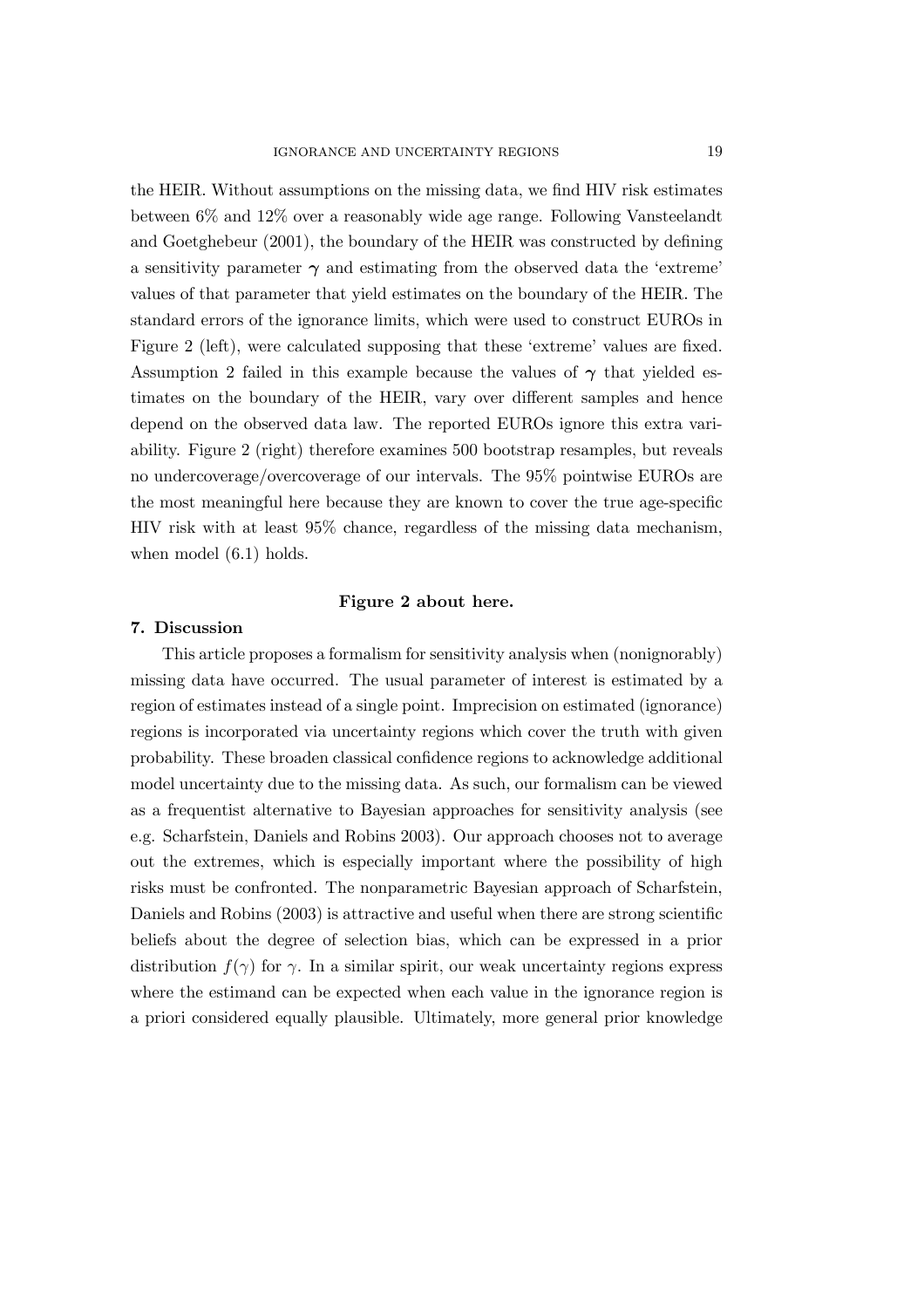could be incorporated in our frequentist framework by redefining a  $(1 - \alpha)100\%$ weak uncertainty region for  $\beta_0$  to be a region whose coverage probability, i.e.

$$
\int \mathrm{pr}_{\mathcal{M}(\gamma)} \left\{ \beta \left( \gamma \right) \in \mathrm{UR}_{w}(\beta, \Gamma) \right\} f \left( \gamma \right) d \gamma
$$

is at least  $(1 - \alpha)100\%$  under the true observed data law. Such regions enjoy the desirable property that they are guaranteed not to use the observed data to gather additional information about the sensitivity parameter. In agreement with Scharfstein, Robins and Rotnitzky (1999), using such information would be undesirable as it can only come from the postulated model assumptions, which are usually made for convenience. The Bayesian approach does not generally enjoy this property. We plan to report on this alternative development elsewhere.

Detailed consideration of  $\gamma$ -specific point estimates and confidence intervals (as in Figure 1 and Scharfstein, Robins and Rotnitzky (1999)) remains most informative and is therefore highly valuable at the analysis stage. The methods in this paper form by no means an attempt to be competitive. They aim instead to summarize the detailed information that results from a sensitivity analysis, with appropriate account of sampling variability, and thus to make the results of a sensitivity analysis feasible for practical reporting. Such procedure has proved especially valuable in settings where the simultaneous impact of several sensitivity parameters is studied (Vansteelandt and Goetghebeur 2005). In general, we believe that a worthwhile summary strategy is to report, besides the usual analysis under a sole plausible missing data assumption (e.g. MAR), a HEIR and 95% pointwise uncertainty interval for the target parameter corresponding to one or several credible ranges of values for the sensitivity parameter that were selected with the help of subject-matter experts' insight. We believe this will help decision-makers to actually use the results of sensitivity analyses in practice, because they can interpret and use 95% pointwise uncertainty intervals like confidence intervals for point parameters, also with (semi)parametric observed data models. Hypothesis tests derived from the pointwise EURO are valuable for significance testing. Equivalence can be concluded when the pointwise EURO is contained in a chosen equivalence range. The methods are generally applicable and easy to implement with simple S-Plus programs that can be obtained from the first author.

Additional challenges must be met to adjust for imprecise estimation of the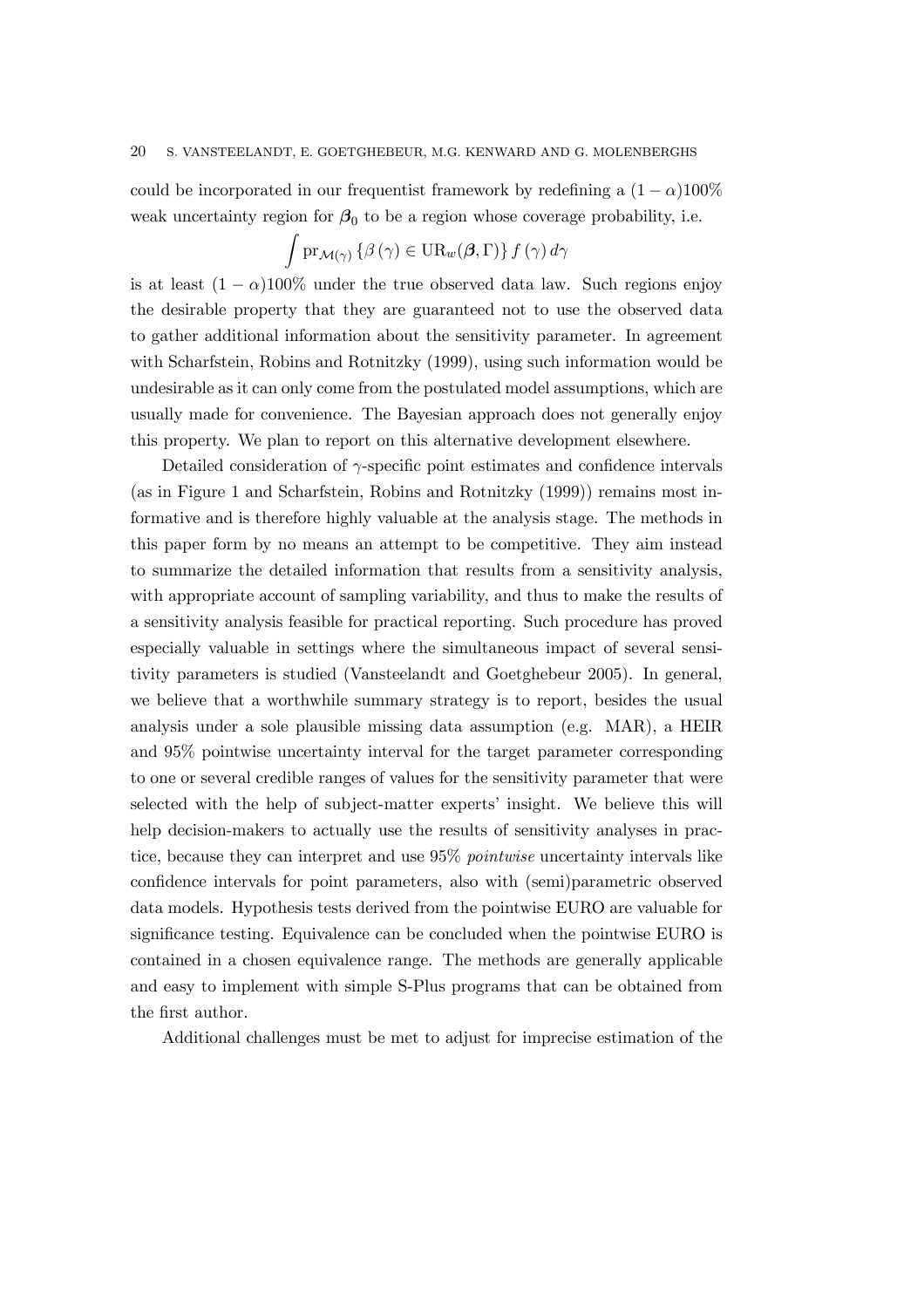standard errors and critical values. In a small simulation study, ignoring this imprecision yielded slight overcoverage for weak uncertainty intervals, but not for strong and pointwise intervals. Further improvements are also possible for estimation of the standard errors of the ignorance limits. In many examples, the sensitivity parameters can be chosen such that over repeat samples the same limiting values generate the bounds of the HEIR (i.e. such that Assumption 2 holds). In that case, these standard errors can be calculated in the usual way, conditional on those values for the sensitivity parameter. If this is not possible, our methods will yield approximate results that have shown good performance in bootstrap simulations. Alternatively, a bootstrap procedure itself may be used. For strong uncertainty intervals, this approach was taken by Horowitz and Manski (2000), but is expensive in terms of computation time and did not yield improved results for our example. For pointwise uncertainty intervals, mathematically equivalent estimators were published by Imbens and Manski (2004) while this work was under review.

The need to select the range of plausible values  $\Gamma$  for the sensitivity parameter is not an inherent drawback of our method, but typical of most meaningful sensitivity analyses. Including implausible  $\gamma$ -values may not only broaden the ignorance region unnecessarily, but also introduce implausible values. Furthermore, even a relatively narrow range of carefully chosen full data models may be able to convey sufficient caution. In the Kenyan study, for example, the interval  $[-1, 1]$  for  $\gamma_s$  already allows the odds of response to be up to 2.72 times larger or smaller for HIV-positives than HIV-negatives. Combining this choice with Figure 1 yields an estimated HIV risk  $\beta_0$  between 0.067 and 0.074. Logistic response models, like (6.2), are especially useful in this regard, because any restricted range of values for the sensitivity parameters indexing these models will (usually) produce bounded HEIRs for the target parameter, even when the outcomes are theoretically unbounded. When it is hard to pin down a single range, one may consider a growing set of ranges and observe how the ignorance region evolves accordingly. An indication of the deemed plausibility may be added by colouring the HEIRs correspondingly. This stops one step short of averaging in the Bayesian way, with the continuing goal of distinguishing data-based information from other sources.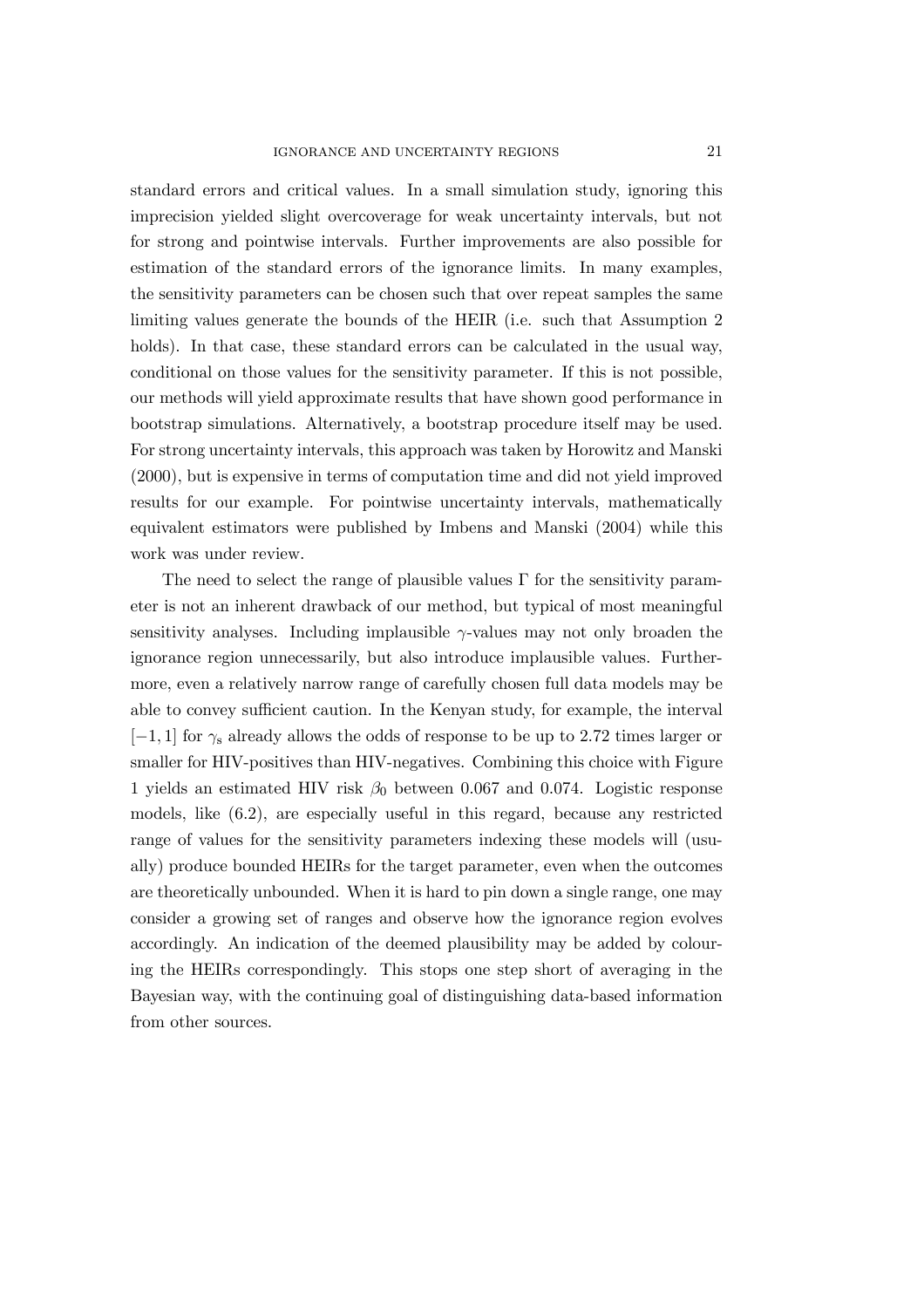In summary, we have proposed a formal, flexible and structured way of summarizing the results from a sensitivity analysis with incomplete outcomes. It makes the assumptions about the missing data explicit and shows how they affect inference. The clear separation of ignorance due to incompleteness and imprecision due to finite sampling may guide the trade-off between sample size and follow-up of nonrespondents at the design stage. The methods developed in this work have been applied beyond the missing data context, to investigate the sensitivity of causal inferences to untestable assumptions (Vansteelandt and Goetghebeur 2005). Because the information obtained from sensitivity analyses is often extremely detailed, we believe that well understood summaries like HEIRs and EUROs, can help augment the use and reporting of sensitivity analyses in practical investigations.

## Acknowledgment

The authors are grateful to the editor and 2 referees for their constructive comments. The first author acknowledges support as a Postdoctoral Fellow of the Fund for Scientific Research - Flanders (Belgium) (F.W.O.). This work was partially supported by FWO-Vlaanderen Research Project G.0002.98: 'Sensitivity Analysis for Incomplete and Coarse Data'.

#### Appendix

#### A.1. Construction of uncertainty regions and proofs

For notational simplicity, we omit the subscript 0 and implicitly assume that probabilities, expectations and standard errors are taken with respect to the true observed data law.

**Lemma 1 (Pointwise uncertainty intervals)** Let  $C<sub>L</sub>$  and  $C<sub>U</sub>$  be lower and upper  $(1 - \alpha^*)100\%$  confidence limits of  $\beta_l$  and  $\beta_u$ , respectively, based on CAN estimators for  $\beta_l$  and  $\beta_u$  and a critical value  $c_{\alpha^*/2}$  that solves equation (4.3). Then the interval  $[C_L, C_U]$  has asymptotic pointwise coverage probability  $1 - \alpha$ .

*Proof:* For univariate parameters,  $(1 - \alpha)100\%$  pointwise uncertainty limits for  $\beta_0$  can be constructed by using that the pointwise coverage probability  $1 - \alpha$ equals  $\inf_{\gamma \in \Gamma} \text{pr}(C_L \leq \beta(\gamma) \leq C_U) = \inf_{\gamma \in \Gamma} \{ \text{pr}(C_L \leq \beta(\gamma)) - \text{pr}(C_U \leq \beta(\gamma)) \}$ since  $C_L \leq C_U$ . Define  $C_L = \hat{\beta}_l - c_{\alpha^*/2}$ se $(\hat{\beta}_l)$  and  $C_U = \hat{\beta}_u + c_{\alpha^*/2}$ se $(\hat{\beta}_u)$  for some unknown  $c_{\alpha^*/2} > 0$ . For CAN estimators  $\hat{\beta}_l$  and  $\hat{\beta}_u$  and arbitrary  $\beta \in [\beta_l, \beta_u]$ ,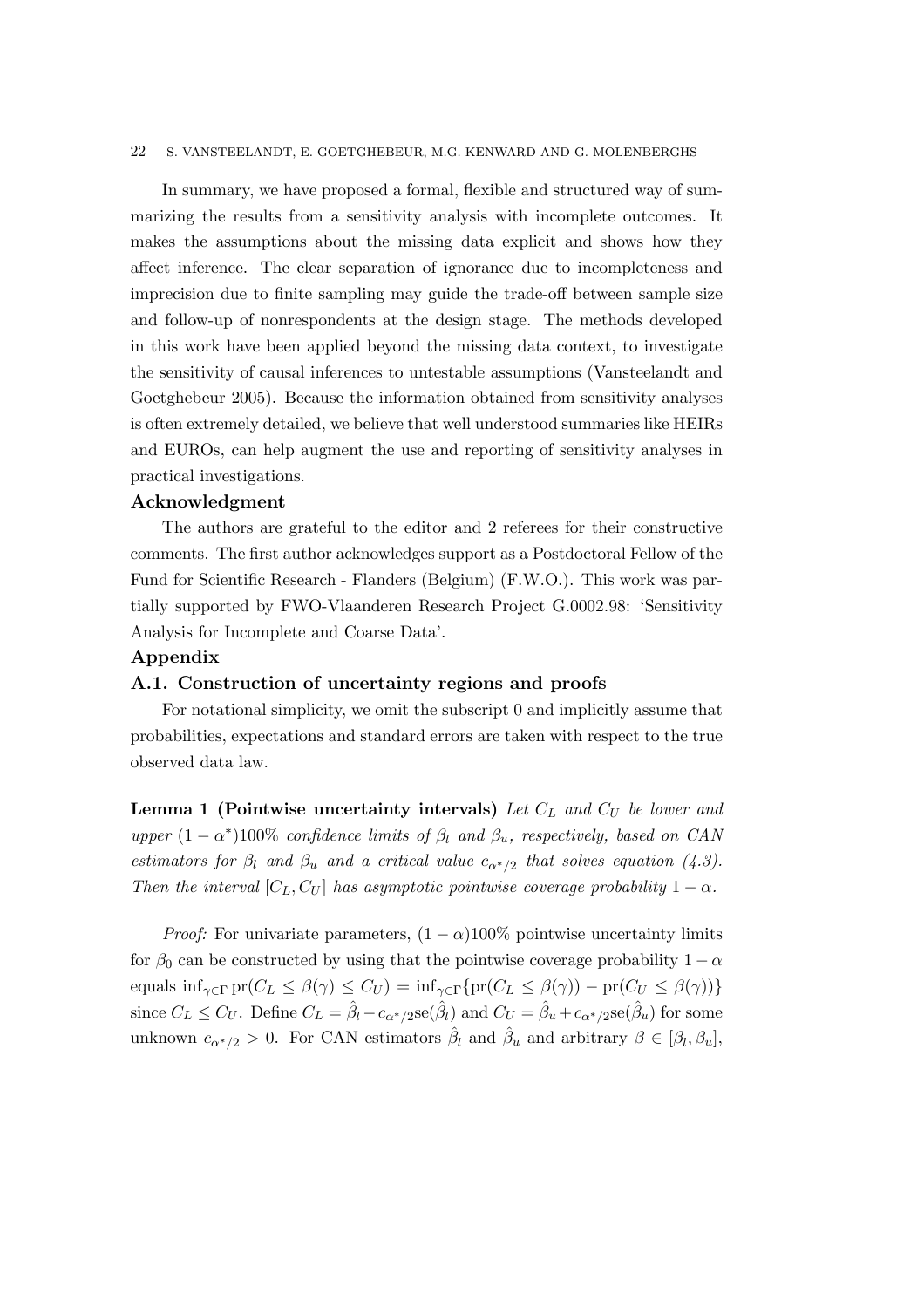we find that asymptotically

$$
\begin{array}{rcl}\n\text{pr}(C_L \leq \beta) - \text{pr}(C_U \leq \beta) & = & \text{pr}\left(\frac{\hat{\beta}_l - \beta_l}{\text{se}(\hat{\beta}_l)} \leq c_{\alpha^*/2} + \frac{\beta - \beta_l}{\text{se}(\hat{\beta}_l)}\right) \\
&- \text{pr}\left(\frac{\hat{\beta}_u - \beta_u}{\text{se}(\hat{\beta}_u)} \leq -c_{\alpha^*/2} + \frac{\beta - \beta_u}{\text{se}(\hat{\beta}_u)}\right) \\
& = & \Phi \left\{c_{\alpha^*/2} + \frac{\beta - \beta_l}{\text{se}(\hat{\beta}_l)}\right\} - \Phi \left\{-c_{\alpha^*/2} - \frac{\beta_u - \beta_l}{\text{se}(\hat{\beta}_u)}\right\}\n\end{array}
$$

Using this result we now show that

$$
\inf_{\gamma \in \Gamma} \{ \text{pr}(C_L \le \beta(\gamma)) - \text{pr}(C_U \le \beta(\gamma)) \} = \min \{ \text{pr}(C_L \le \beta_l) - \text{pr}(C_U \le \beta_l),
$$

$$
\text{pr}(C_L \le \beta_u) - \text{pr}(C_U \le \beta_u) \} (3.2)
$$

Note from (3.1) that

$$
\text{pr}(C_L \le \beta_l) - \text{pr}(C_U \le \beta_l) = \Phi(c_{\alpha^*/2}) - \Phi\left\{-c_{\alpha^*/2} - \frac{\beta_u - \beta_l}{\text{se}(\hat{\beta}_u)}\right\} (3.3)
$$

$$
\text{pr}(C_L \le \beta_u) - \text{pr}(C_U \le \beta_u) = \Phi\left\{c_{\alpha^*/2} + \frac{\beta_u - \beta_l}{\text{se}(\hat{\beta}_l)}\right\} - \Phi(-c_{\alpha^*/2}) \quad (3.4)
$$

Asymptotically, it follows that for arbitrary  $\beta \in [\beta_l,\beta_u]$  and a standard normal variate Z

$$
pr(C_L \le \beta) - pr(C_U \le \beta) = pr(C_L \le \beta_l) - pr(C_U \le \beta_l)
$$
  
+
$$
pr\left(c_{\alpha^*/2} \le Z \le c_{\alpha^*/2} + \frac{\beta - \beta_l}{se(\hat{\beta}_l)}\right)
$$
  
-
$$
-pr\left(-c_{\alpha^*/2} - \frac{\beta_u - \beta_l}{se(\hat{\beta}_u)} \le Z \le -c_{\alpha^*/2} - \frac{\beta_u - \beta}{se(\hat{\beta}_u)}\right) = pr(C_L \le \beta_u) - pr(C_U \le \beta_u)
$$
  
-
$$
-pr\left(c_{\alpha^*/2} + \frac{\beta - \beta_l}{se(\hat{\beta}_l)} \le Z \le c_{\alpha^*/2} + \frac{\beta_u - \beta_l}{se(\hat{\beta}_l)}\right)
$$
  
+
$$
pr\left(-c_{\alpha^*/2} - \frac{\beta_u - \beta}{se(\hat{\beta}_u)} \le Z \le -c_{\alpha^*/2}\right)
$$
(3.5)

Suppose first that  $se(\hat{\beta}_l) \leq se(\hat{\beta}_u)$ . Then  $(\beta - \beta_l)/se(\hat{\beta}_l) \geq (\beta - \beta_l)/se(\hat{\beta}_u)$ . For a standard normal variate  $\boldsymbol{Z},$  it follows that

$$
\mathrm{pr}\left(c_{\alpha^*/2} \leq Z \leq c_{\alpha^*/2} + \frac{\beta - \beta_l}{\mathrm{se}(\hat{\beta}_l)}\right) = \mathrm{pr}\left(-c_{\alpha^*/2} - \frac{\beta - \beta_l}{\mathrm{se}(\hat{\beta}_l)} \leq Z \leq -c_{\alpha^*/2}\right)
$$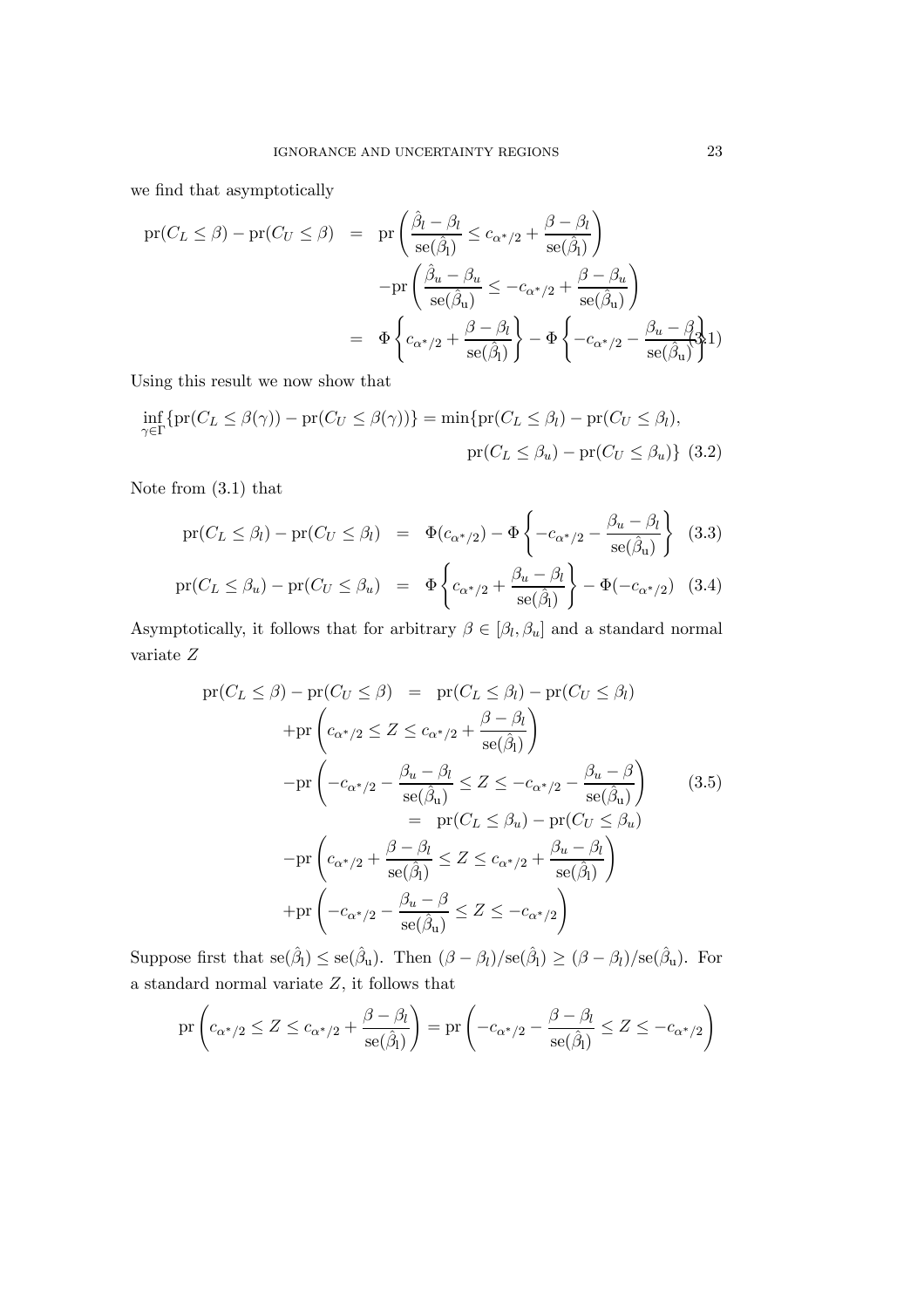$$
\begin{array}{lcl} \geq & \mathrm{pr} \left( - c_{\alpha^*/2} - \dfrac{\beta - \beta_l}{\mathrm{se}(\hat{\beta}_l)} - \dfrac{\beta_u - \beta}{\mathrm{se}(\hat{\beta}_u)} \leq Z \leq - c_{\alpha^*/2} - \dfrac{\beta_u - \beta}{\mathrm{se}(\hat{\beta}_u)} \right) \\ \\ & \geq & \mathrm{pr} \left( - c_{\alpha^*/2} - \dfrac{\beta_u - \beta_l}{\mathrm{se}(\hat{\beta}_u)} \leq Z \leq - c_{\alpha^*/2} - \dfrac{\beta_u - \beta}{\mathrm{se}(\hat{\beta}_u)} \right) \end{array}
$$

where we subtract  $(\beta_u - \beta)/\text{se}(\hat{\beta}_u)$  from both sides in the second step and use the inequality  $(\beta - \beta_l)/se(\hat{\beta}_l) \geq (\beta - \beta_l)/se(\hat{\beta}_u)$  in the third step. Using (3.5) it follows that  $pr(C_L \leq \beta) - pr(C_U \leq \beta) \geq pr(C_L \leq \beta_l) - pr(C_U \leq \beta_l)$  for arbitrary  $\beta \in [\beta_l, \beta_u]$ . When instead se $(\hat{\beta}_l) >$  se $(\hat{\beta}_u)$ , then  $(\beta - \beta_l)/\text{se}(\hat{\beta}_l) >$  $(\beta - \beta_l)/\text{se}(\hat{\beta}_u)$ . A similar argument as before then shows that

$$
\mathrm{pr}\left(-c_{\alpha^*/2} - \frac{\beta_u - \beta}{\mathrm{se}(\hat{\beta}_u)} \le Z \le -c_{\alpha^*/2}\right) \ge \mathrm{pr}\left(c_{\alpha^*/2} + \frac{\beta - \beta_l}{\mathrm{se}(\hat{\beta}_l)} \le Z \le c_{\alpha^*/2} + \frac{\beta_u - \beta_l}{\mathrm{se}(\hat{\beta}_l)}\right)
$$

so that  $pr(C_L \leq \beta) - pr(C_U \leq \beta) \geq pr(C_L \leq \beta_u) - pr(C_U \leq \beta_u)$  for arbitrary  $\beta \in [\beta_l, \beta_u]$ . We conclude that (3.2) holds. The result (4.3) is now immediate from  $(3.2)$ ,  $(3.3)$  and  $(3.4)$ .

Note that  $pr(C_U \leq \beta_l) \approx 0$  and  $pr(C_L \leq \beta_u) \approx 1$  when  $\beta_u - \beta_l$  is large. Hence, it follows from (3.2) that  $c_{\alpha^*/2}$  approximates the  $(1 - \alpha)100\%$  percentile of the standard normal distribution when there is much ignorance about the complete data parameter of interest and the intended sample size is large.

**Lemma 2 (Strong uncertainty intervals)** Let  $C_L$  and  $C_U$  be lower and upper  $(1 - \alpha)100\%$  confidence limits of  $\beta_l$  and  $\beta_u$ , satisfying  $pr(C_L > \beta_l) = pr(C_U <$  $\beta_u$ ) =  $\alpha/2$ . Then the interval  $[C_L, C_U]$  has a strong coverage probability between  $1 - \alpha/2$  and  $1 - \alpha$ .

*Proof:* For univariate parameters,  $(1 - \alpha)100\%$  strong uncertainty intervals for  $\beta$  can be constructed by using that the strong coverage probability  $1-\alpha$  equals  $1 - \text{pr}\{\exists \beta \in \text{ir}(\beta, \Gamma): (C_L > \beta) \vee (C_U < \beta)\} = 1 - \text{pr}\{(C_L > \beta_l) \vee (C_U < \beta_u)\}.$ Hence

$$
\text{pr}(C_L > \beta_l) + \text{pr}(C_U < \beta_u) - \text{pr}\{(C_L > \beta_l) \land (C_U < \beta_u)\} = \alpha
$$

Choose  $C_L = \hat{\beta}_l - c_{\alpha_l^*/2}$ se $(\hat{\beta}_l)$  and  $\hat{C}_U = \beta_u + c_{\alpha_u^*/2}$ se $(\hat{\beta}_u)$ , the lower and upper  $(1 - \alpha^*)100\%$  confidence limits for  $\beta$  respectively, calculated at the estimated ignorance limits  $\hat{\beta}_l$  and  $\hat{\beta}_u$ . Here, we define the critical values  $c_{\alpha_l^*/2}$  and  $c_{\alpha_u^*/2}$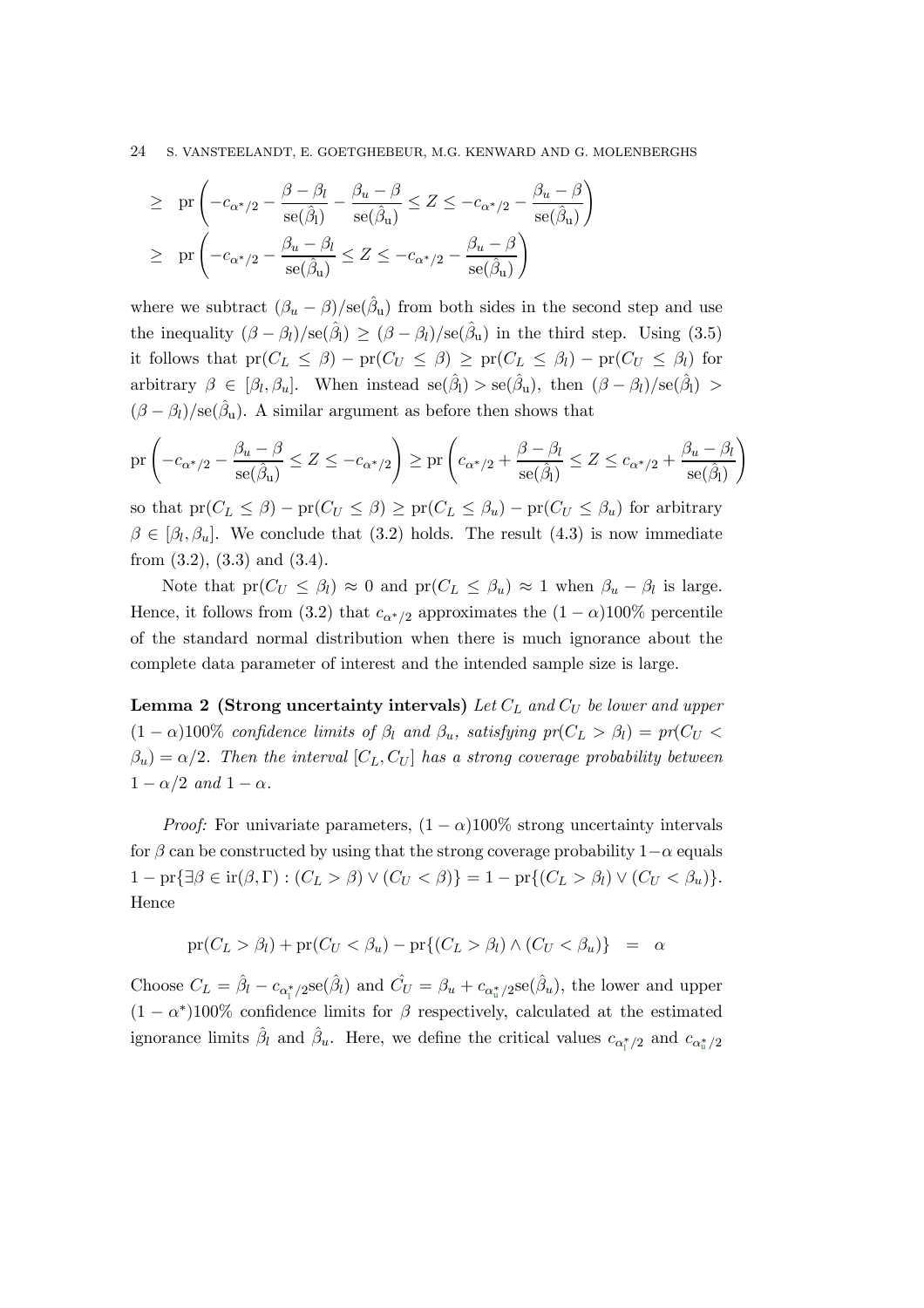such that  $pr(C_L > \beta_l) = pr(C_U < \beta_u) = \alpha^*/2$ . Because  $pr\{(C_L > \beta_l) \wedge (C_U < \beta_u)\}$  $\{\beta_u\}\leq \text{pr}(C_L > \beta_l) = \alpha^*/2$  we find  $\alpha \in [\alpha^*/2, \alpha^*]$ . When - as expected - pr $(C_L > \alpha^*)$  $\beta_l|C_U < \beta_u$ )  $\leq$  pr $(C_L > \beta_l)$ , then pr $(C_L > \beta_l \wedge C_U < \beta_u)$   $\leq$  pr $(C_L > \beta_l)$ pr $(C_U <$  $\beta_u$ ) =  $\alpha^{*2}/4$ . It follows under this assumption that  $\alpha \in [\alpha^* - \alpha^{*2}/4, \alpha^*]$  and that the choice  $\alpha^* = \alpha$  yields slightly conservative  $(1 - \alpha)100\%$  strong uncertainty regions.

**Lemma 3 (Weak uncertainty intervals)** Let  $C_L$  and  $C_U$  be lower and upper  $(1 - \alpha^*)100\%$  confidence limits of  $\beta_l$  and  $\beta_u$ , respectively, based on CAN estimators for  $\beta_l$  and  $\beta_u$  and a critical value  $c_{\alpha^*/2}$  that solves equation (5.2). Then the interval  $[C_L, C_U]$  has an asymptotic weak coverage probability of  $1 - \alpha$ .

*Proof:* For univariate parameters, we construct  $(1-\alpha)100\%$  weak uncertainty limits for  $\beta$  by using that

$$
\frac{\mathbf{E}||\mathrm{UR}_{w}(\beta,\Gamma)\cap\mathrm{ir}(\beta,\Gamma)||}{\|\mathrm{ir}(\beta,\Gamma)\|} = \frac{\mathbf{E}\{\min(\beta_{u},C_{U})\}}{\beta_{u}-\beta_{l}} - \frac{\mathbf{E}\{\max(\beta_{l},C_{L})\}}{\beta_{u}-\beta_{l}} + \frac{\mathbf{E}(C_{L}-\beta_{u}|C_{L}>\beta_{u})\mathrm{pr}(C_{L}>\beta_{u})}{\beta_{u}-\beta_{l}} + \frac{\mathbf{E}(\beta_{l}-C_{U}|C_{U}<\beta_{l})\mathrm{pr}(C_{U}<\beta_{l})}{\beta_{u}-\beta_{l}}
$$

Defining  $Z_u = (C_U - \beta_u)/\text{se}(\hat{\beta}_u)$ , we find that

$$
\begin{aligned} \mathcal{E}\{\min\left(\beta_{u},C_{U}\right)\} &= \int_{-\infty}^{\beta_{u}} u f_{C_{U}}(u) du + \int_{\beta_{u}}^{+\infty} \beta_{u} f_{C_{U}}(u) du \\ &= \int_{-\infty}^{0} \left\{\beta_{u} + z_{u} \text{se}(\hat{\beta}_{u})\right\} f_{Z_{u}}(z_{u}) dz_{u} + \int_{0}^{+\infty} \beta_{u} f_{Z_{u}}(z_{u}) dz_{u} \\ &= \beta_{u} + \text{se}(\hat{\beta}_{u}) \int_{-\infty}^{0} z_{u} f_{Z_{u}}(z_{u}) dz_{u} \end{aligned}
$$

and

$$
E(\beta_l - C_U | C_U < \beta_l) pr(C_U < \beta_l) = (\beta_l - \beta_u) \int_{-\infty}^{(\beta_l - \beta_u)/se(\hat{\beta}_u)} f_{Z_u}(z_u) dz_u
$$

$$
-se(\hat{\beta}_u) \int_{-\infty}^{(\beta_l - \beta_u)/se(\hat{\beta}_u)} z_u f_{Z_u}(z_u) dz_u
$$

Defining  $Z_l = (C_L - \beta_l)/\text{se}(\hat{\beta}_l)$ , we find that

$$
E\{\max(\beta_l, C_L)\} = \int_{-\infty}^{\beta_l} \beta_l f_{C_L}(l) dl + \int_{\beta_l}^{+\infty} l f_{C_L}(l) dl
$$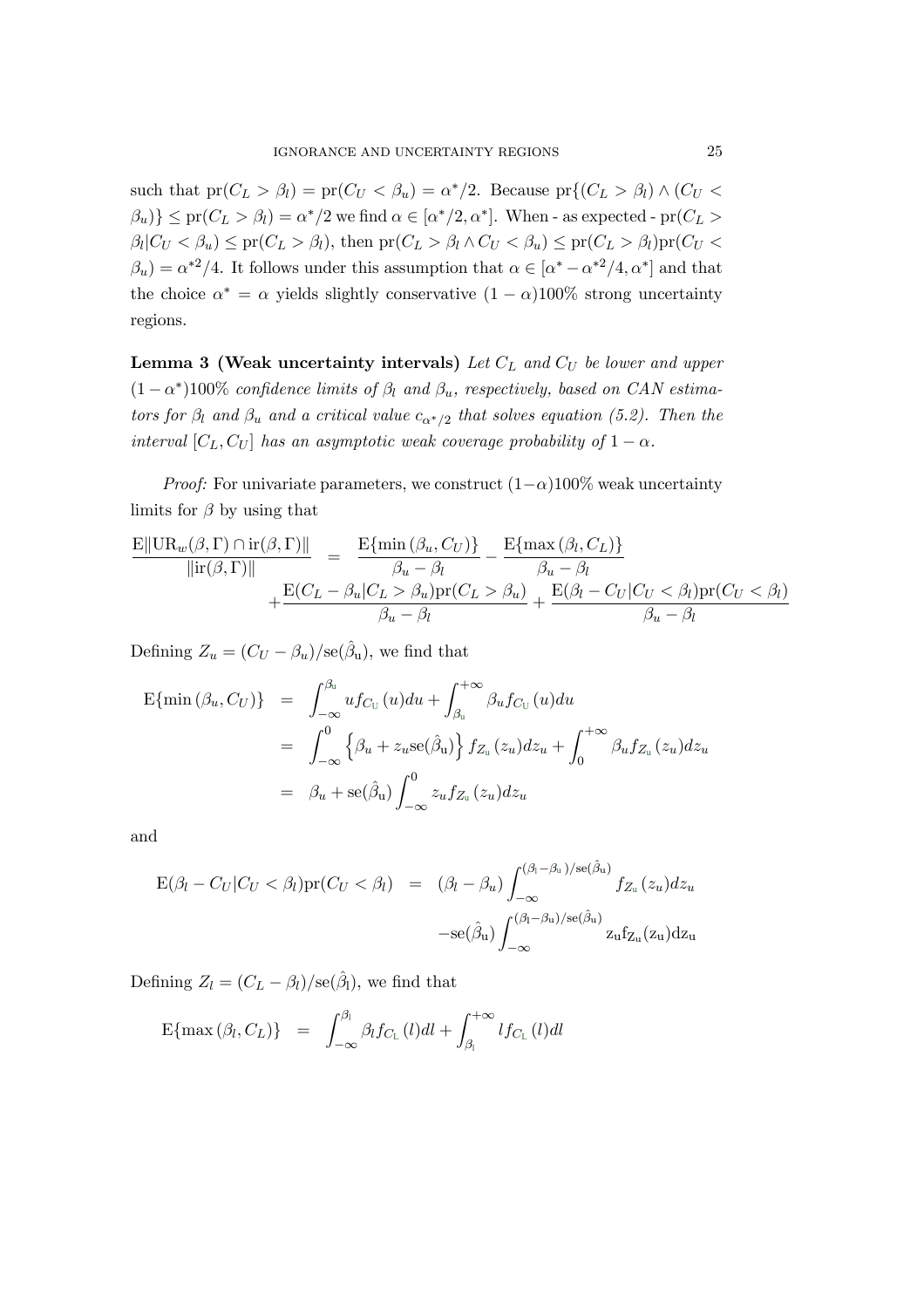$$
= \int_{-\infty}^{0} \beta_l f_{Z_l}(z_l) dz_l + \int_{0}^{+\infty} \left\{ \beta_l + z_l \operatorname{se}(\hat{\beta}_l) \right\} f_{Z_l}(z_l) dz_l
$$
  

$$
= \beta_l + \operatorname{se}(\hat{\beta}_l) \int_{0}^{+\infty} z_l f_{Z_l}(z_l) dz_l
$$

and

$$
E(C_L - \beta_u | C_L > \beta_u) pr(C_L > \beta_u) = (\beta_l - \beta_u) \int_{(\beta_u - \beta_l)/se(\hat{\beta}_l)}^{+\infty} f_{Z_l}(z_l) dz_l
$$
  
+se( $\hat{\beta}_l$ )  $\int_{(\beta_u - \beta_l)/se(\hat{\beta}_l)}^{+\infty} z_l f_{Z_l}(z_l) dz_l$ 

We thus obtain

$$
\alpha = \frac{\text{se}(\hat{\beta}_l)}{\beta_u - \beta_l} \int_0^{+\infty} z_l f_{Z_l}(z_l) dz_l - \frac{\text{se}(\hat{\beta}_u)}{\beta_u - \beta_l} \int_{-\infty}^0 z_u f_{Z_u}(z_u) dz_u + \epsilon
$$

where

$$
\epsilon = \frac{\mathcal{E}(C_L - \beta_u | C_L > \beta_u) \mathcal{P} \mathcal{P}(C_L > \beta_u)}{\beta_u - \beta_l} + \frac{\mathcal{E}(\beta_l - C_U | C_U < \beta_l) \mathcal{P} \mathcal{P}(C_U < \beta_l)}{\beta_u - \beta_l}
$$
\n
$$
= \int_{-\infty}^{(\beta_l - \beta_u)/\mathcal{S}\in(\hat{\beta}_u)} f_{Z_u}(z_u) dz_u + \int_{(\beta_u - \beta_l)/\mathcal{S}\in(\hat{\beta}_l)}^{+\infty} f_{Z_l}(z_l) dz_l + \frac{\mathcal{S}\in(\hat{\beta}_u)}{\beta_u - \beta_l} \int_{-\infty}^{(\beta_l - \beta_u)/\mathcal{S}\in(\hat{\beta}_u)} z_u f_{Z_u}(z_u) dz_u - \frac{\mathcal{S}\in(\hat{\beta}_l)}{\beta_u - \beta_l} \int_{(\beta_u - \beta_l)/\mathcal{S}\in(\hat{\beta}_l)}^{+\infty} z_l f_{Z_l}(z_l) dz_l
$$

This is a very small correction term because the events  $C_L > \beta_u$  and  $C_U < \beta_l$ are extremely rare (unless there is little ignorance about the target parameter and/or the sample size is very small). Define  $C_L = \hat{\beta}_l - c_{\alpha^*/2}$ se $(\hat{\beta}_l)$  and  $C_U = \hat{\beta}_u + c_{\alpha^*/2}$  $c_{\alpha^*/2}$ se( $\hat{\beta}_u$ ) for some unknown  $c_{\alpha^*/2}$ . Then, we show how  $c_{\alpha^*/2}$  can be found. For CAN estimators  $\hat{\beta}_l$  and  $\hat{\beta}_u$ ,  $Z_l$  and  $Z_u$  follow asymptotically normal distributions with mean  $-c_{\alpha^*/2}$  and  $c_{\alpha^*/2}$ , respectively, as the sample size approaches infinity. Indeed,

$$
Z_l = \frac{\hat{\beta}_l - \beta_l - c_{\alpha^*/2} \text{se}(\hat{\beta}_l)}{\text{se}(\hat{\beta}_l)} = \frac{\hat{\beta}_l - \beta_l}{\text{se}(\hat{\beta}_l)} - c_{\alpha^*/2}
$$

where  $(\hat{\beta}_l - \beta_l)/\text{se}(\hat{\beta}_l)$  converges to a standard normal distribution in law. A  $(1 - \alpha)100\%$  weak uncertainty interval can now be estimated by solving  $c_{\alpha^*/2}$ from equation (5.2). In this way, we obtain a weak uncertainty interval with asymptotic coverage probability  $1 - \alpha$ .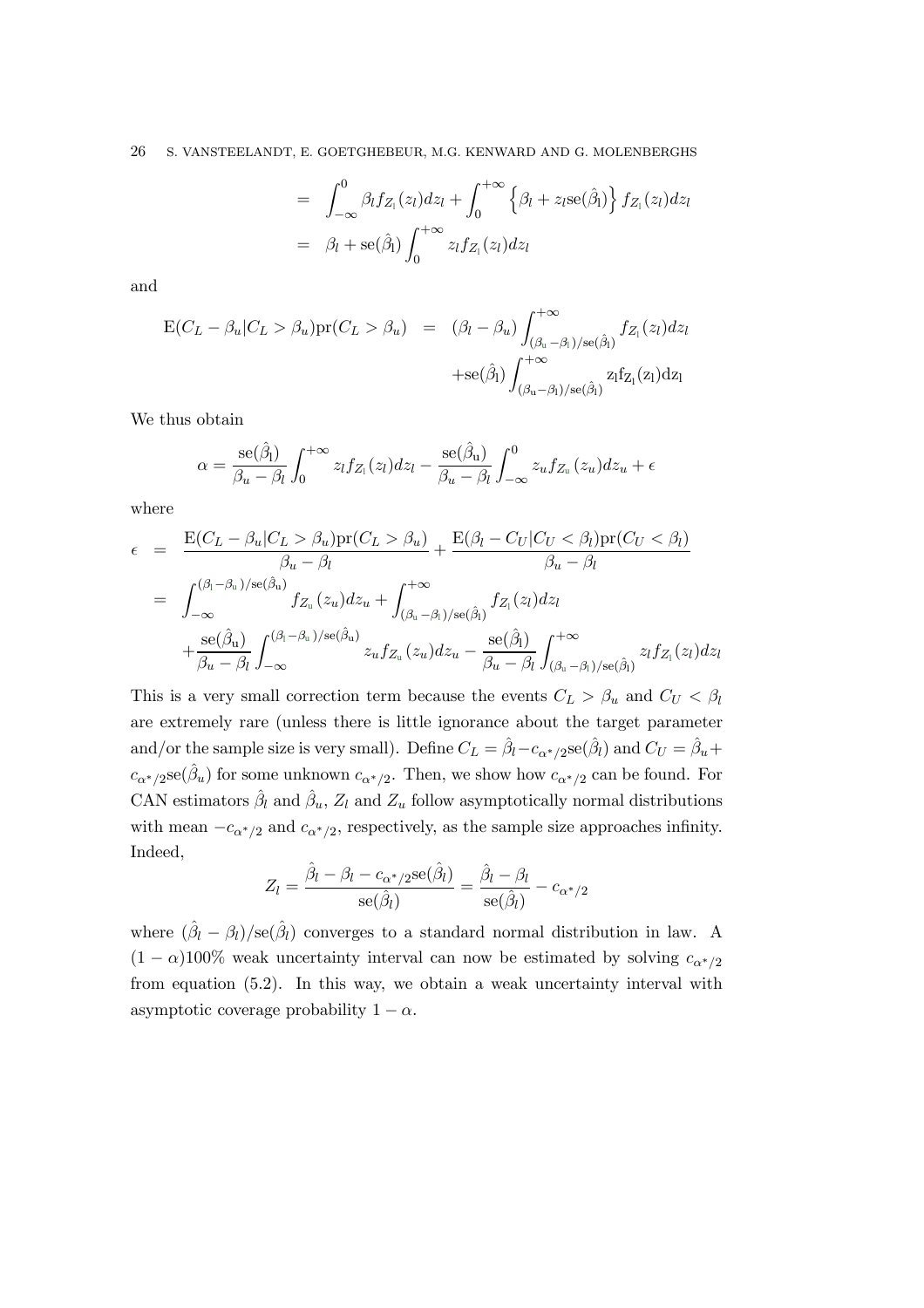# A.2. Proof of Theorem 1

Given that all individual point estimators in  $\hat{\mathbf{r}}_N(\boldsymbol{\beta}, \boldsymbol{\Gamma})$  are weakly consistent uniformly over  $\gamma \in \Gamma$ 

$$
(\forall \epsilon, \delta > 0)(\exists N_0(\epsilon, \delta))(N > N_0(\epsilon, \delta) \Rightarrow \Pr\{\sup_{\gamma \in \Gamma} ||\hat{\beta}_N(\gamma) - \beta(\gamma)|| < \delta\} > 1 - \epsilon)
$$

Since

$$
\sup_{\hat{\beta}_{\mathrm{N}}(\gamma)\in\hat{\Pi}_{\mathrm{N}}(\beta,\Gamma)}\inf_{\beta_{\mathrm{N}}(\gamma)\in\mathrm{ir}(\beta,\Gamma)}\|\hat{\beta}_{N}(\gamma)-\beta(\gamma)\|\leq \sup_{\gamma\in\Gamma}\|\hat{\beta}_{N}(\gamma)-\beta(\gamma)\|
$$
  
\n
$$
\sup_{\beta(\gamma)\in\mathrm{ir}(\beta,\Gamma)}\inf_{\hat{\beta}_{\mathrm{N}}(\gamma)\in\hat{\Pi}_{\mathrm{N}}(\beta,\Gamma)}\|\hat{\beta}_{N}(\gamma)-\beta(\gamma)\|\leq \sup_{\gamma\in\Gamma}\|\hat{\beta}_{N}(\gamma)-\beta(\gamma)\|
$$

This implies that

$$
(\forall \epsilon, \delta > 0)(\exists N_0(\epsilon, \delta)) \left\{ N > N_0(\epsilon, \delta) \Rightarrow \mathrm{pr} \left( \sup_{\hat{\beta}_N(\gamma) \in \hat{\mathbb{H}}_N(\beta, \Gamma)} \inf_{\beta_N(\gamma) \in \mathbb{H}(\beta, \Gamma)} \| \hat{\beta}_N(\gamma) - \beta(\gamma) \| < \delta \right) \right\}
$$
  

$$
\wedge \sup_{\beta(\gamma) \in \mathrm{ir}(\beta, \Gamma)} \inf_{\hat{\beta}_N(\gamma) \in \hat{\mathbb{H}}_N(\beta, \Gamma)} \| \hat{\beta}_N(\gamma) - \beta(\gamma) \| < \delta \right\} > 1 - \epsilon
$$
  

$$
\Rightarrow (\forall \epsilon, \delta > 0)(\exists N_0(\epsilon, \delta)) (N > N_0(\epsilon, \delta) \Rightarrow \mathrm{pr}(\| \hat{\mathbb{H}}_N(\beta, \Gamma) - \mathrm{ir}(\beta, \Gamma) \| < \delta) > 1 - \epsilon).
$$

# References

Cochran, W. (1977). Sampling Techniques (3rd ed.). New York: Wiley.

- Copas, J.B. and Li, H.G. (1997). Inference for non-random samples (with discussion). J. Royal Statist. Soc. B 59, 55-77.
- Diggle, P. and Kenward, M.G. (1994). Informative drop-out in longitudinal data-analysis (with discussion). Appl. Statist. 43, 49-93.
- Goetghebeur, E., Molenberghs, G. and Kenward, M.G. (1999). Sense and sensitivity when intended data are missing. Kwantitatieve technieken 62, 79-94.
- Horowitz, J.L. and Manski, C.F. (2000). Nonparametric Analysis of Randomized Experiments With Missing Covariate and Outcome Data. J. Am. Statist. Assoc. 95, 77-88.
- Horowitz, J.L., Manski, C.F., Ponomareva, M. and Stoye, J. (2003). Computation of Bounds on Population Parameters when the Data are Incomplete. Reliable Computing 9, 419-440.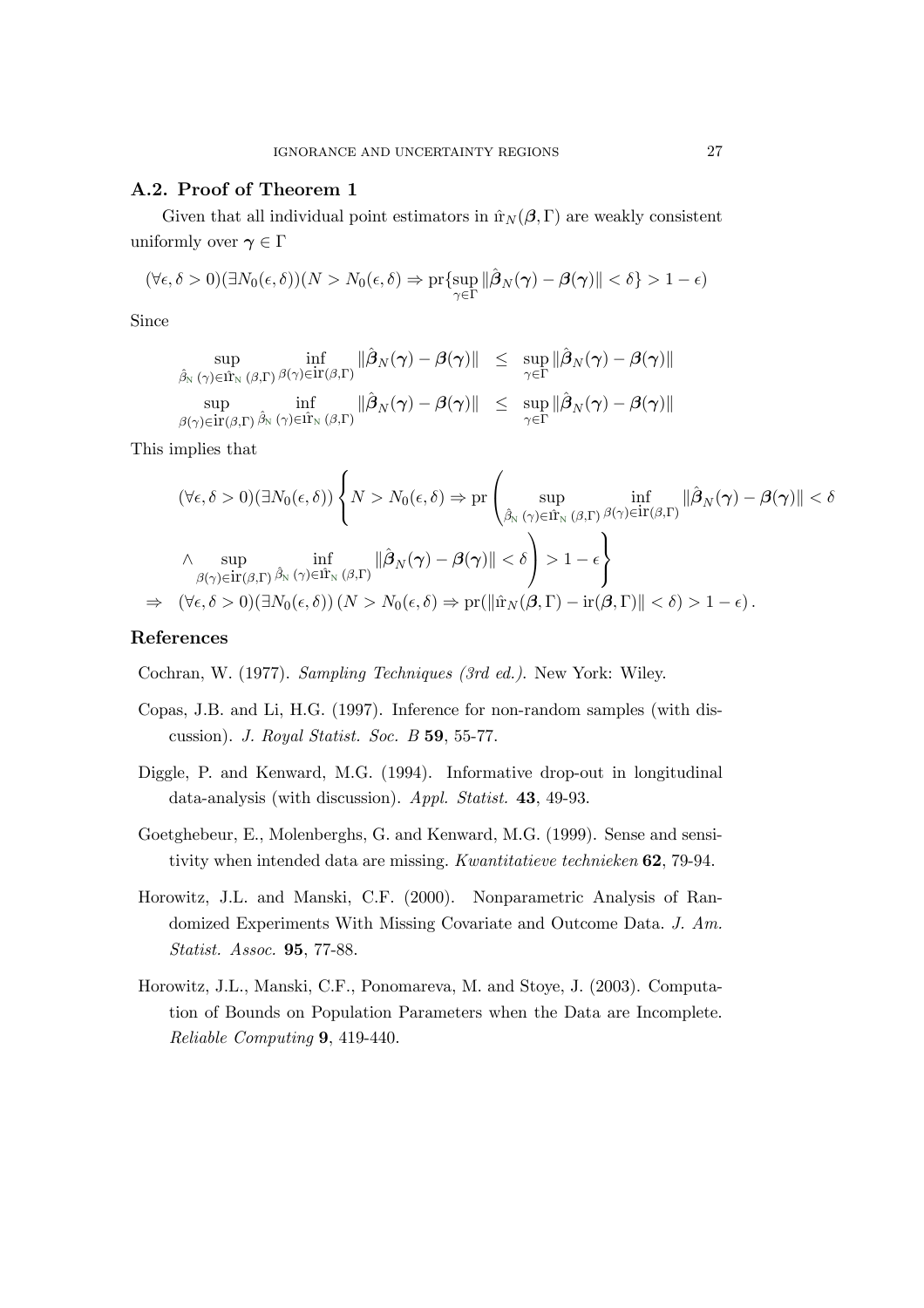- Imbens, G.W. and Manski, C.F. (2004). Confidence Intervals for Partially Identified Parameters. Econometrica 72, 1845-1857.
- Joffe, M.M. (2001). Using information on realized effects to determine prospective causal effects. J. Royal Statist. Soc. B 63, 759-774.
- Kenward, M.G., Molenberghs, G. and Goetghebeur, E. (2001). Sensitivity analysis for incomplete categorical data. Statistical Modelling 1, 31-48.
- Kooreman, P. (1993). Bounds on the Regression-Coefficients when a Covariate is Categorized. Comm. Statist. - Theory and Methods 22, 2373-2380.
- Little, R.J. and Rubin, D.B. (1987). Statistical Analysis with Missing Data. New York: Wiley.
- Molenberghs, G., Kenward, M.G. and Goetghebeur, E. (2001). Sensitivity analysis for incomplete contingency tables. Appl. Statist. 50, 15-29.
- Newey, W.K. and McFadden, D. (1994). Large Sample Estimation and Hypothesis Testing. Handbook of Econometrics Vol. 4. Elsevier: Amsterdam.
- Nordheim, E.V. (1984). Inference from nonrandomly missing categorical data: an example from a genetic study on Turner's syndrome. J. Am. Statist. Assoc. **79**, 772-780.
- Robins, J.M. (1989). The analysis of randomized and non-randomized AIDS treatment trials using a new approach to causal inference in longitudinal studies, in Health Service Research Methodology: A focus on AIDS, pp. 113-159. NCHSR, U.S. Public Health Service.
- Robins, J.M. (1997). Non-response models for the analysis of non-monotone non-ignorable missing data. Statist. Med. 16, 21-37.
- Rosenbaum, P.R. (1995). Quantiles in nonrandom samples and observational studies. J. Am. Statist. Assoc. 90, 1424-1431.
- Rubin, D.B. (1976). Inference and missing data. Biometrika 63, 581-592.
- Scharfstein, D.O., Robins, J.M. and Rotnitzky, A. (1999). Adjusting for Nonignorable Drop-Out Using Semiparametric Nonresponse Models (with discussion). J. Am. Statist. Assoc. 94, 1096-1146.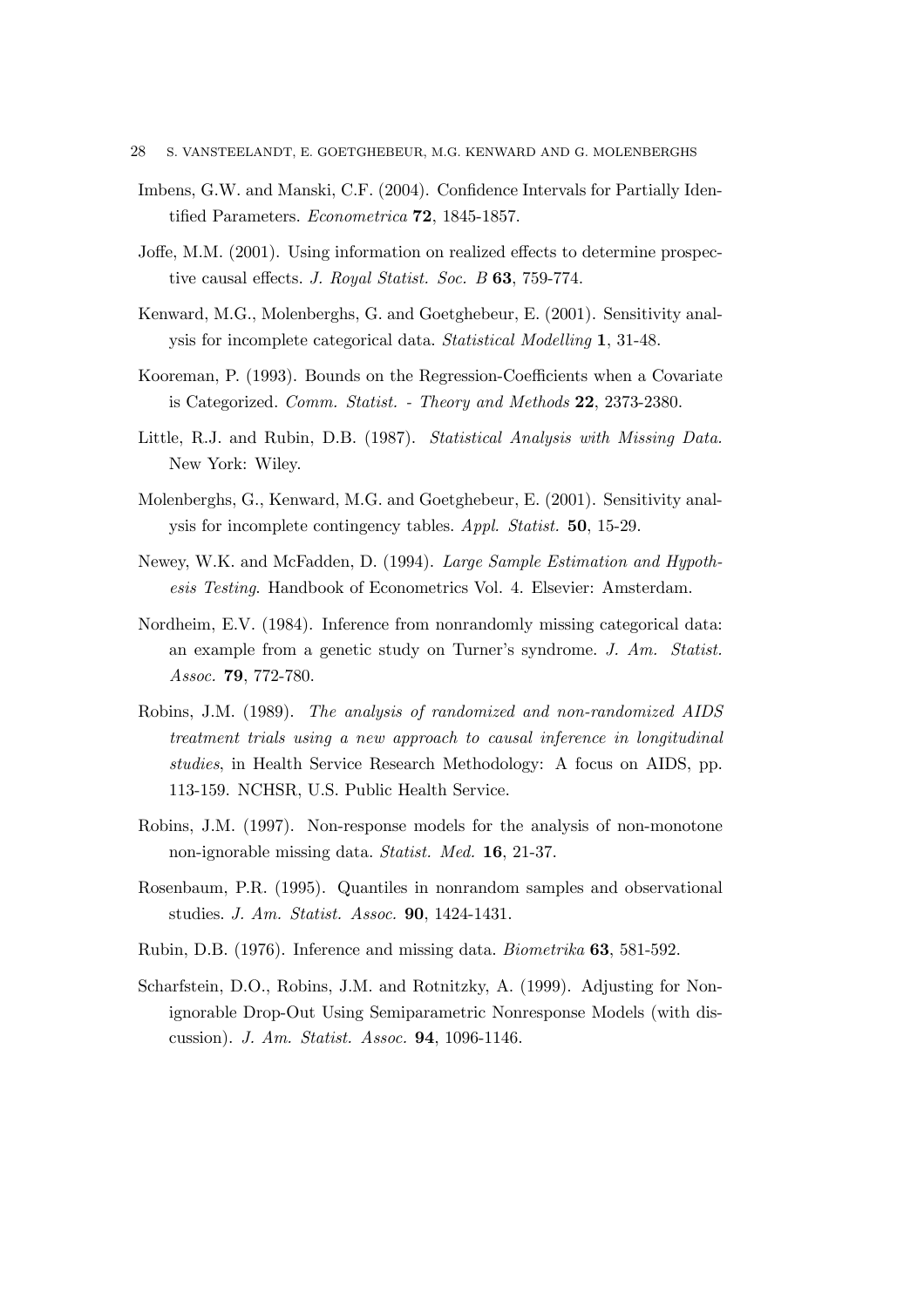- Scharfstein, D.O., Daniels, M.J. and Robins, J.M. (2003). Incorporating prior beliefs about selection bias into the analysis of randomized trials with missing outcomes. Biostatistics 4, 495-512.
- Van der Vaart, A.W. (1998). Asymptotic Statistics. Cambridge: Cambridge University Press.
- Vansteelandt, S. and Goetghebeur, E. (2001). Generalized Linear Models with Incomplete Outcomes: the IDE Algorithm for Estimating Ignorance and Uncertainty. J. Graph. Comput. Statist. 10, 656-672.
- Vansteelandt, S. and Goetghebeur, E. (2005). Sense and sensitivity when correcting for observed exposures in randomized clinical trials. Statist. Med. 24, 191-210.
- Verbeke, G., Molenberghs, G., Thijs, H., Lesaffre, E. and Kenward, M.G. (2001). Sensitivity analysis for nonrandom dropout: A local influence approach. Biometrics 57, 7-14.
- Verstraeten, T., Farah, B., Duchateau, L. and Matu, R. (1998). Pooling sera to reduce the cost of HIV surveillance: a feasibility study in a rural Kenyan district. Trop. Med. Int. Health 3, 747-750.

Department of Applied Mathematics and Computer Science, Ghent University, Krijgslaan 281, S9, 9000 Ghent, Belgium

E-mail: Stijn.Vansteelandt@ugent.be

Department of Applied Mathematics and Computer Science, Ghent University, Krijgslaan 281, S9, 9000 Ghent, Belgium; and Department of Biostatistics, Harvard School of Public Health, 655 Huntington Avenue, Boston MA 02115, U.S.A. E-mail: Els.Goetghebeur@ugent.be

Medical Statistics Unit, London School of Hygiene and Tropical Medicine, 129 Keppel Street, London WC1E 7HT, U.K.

E-mail: Mike.Kenward@lshtm.ac.uk

Center for Statistics, Limburgs Universitair Centrum, Universitaire Campus building D, 3590 Diepenbeek, Belgium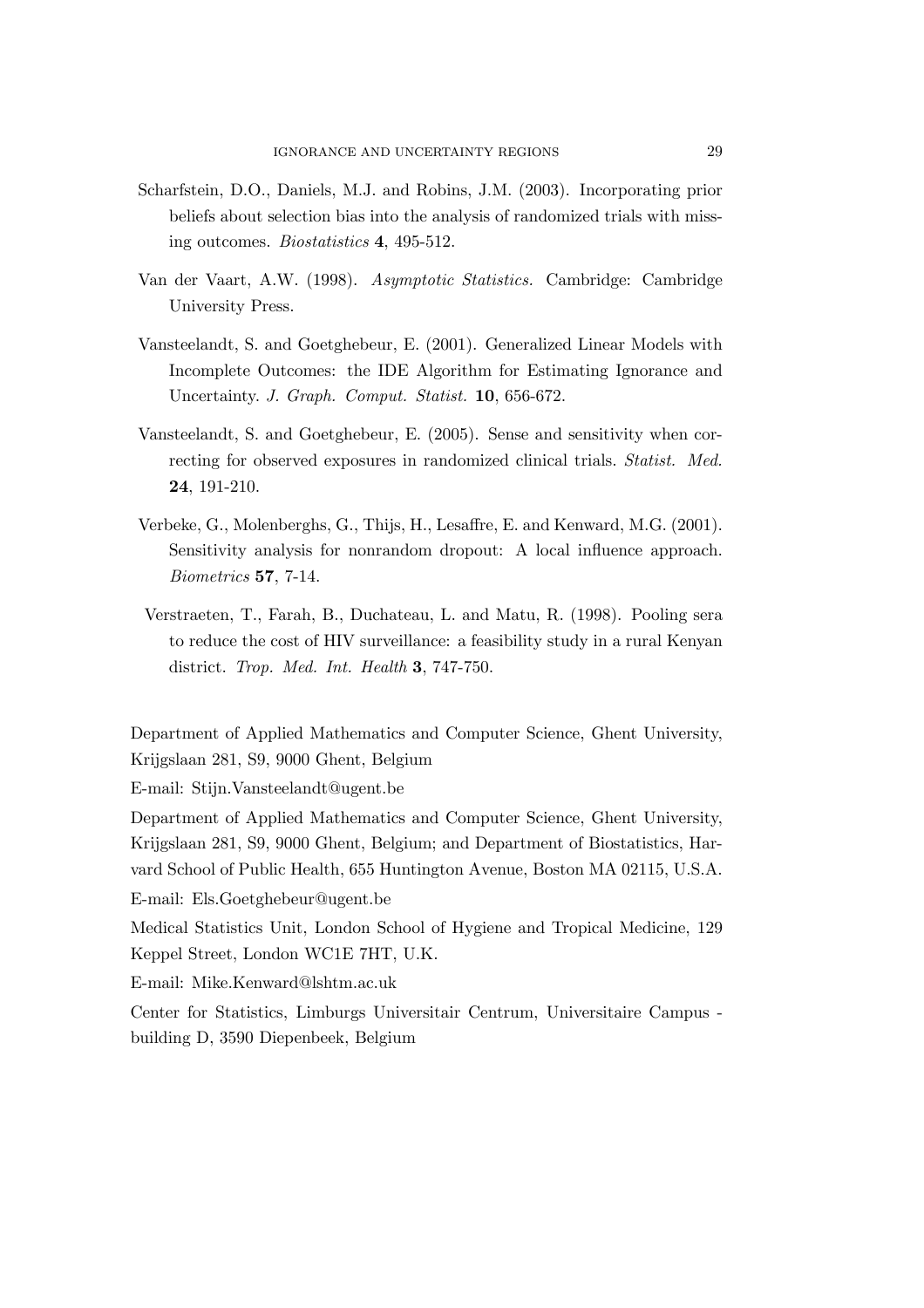# E-mail: Geert.Molenberghs@luc.ac.be

Table 1. Simulation results: Estimated coverage probabilities (two-sided P-values of the null hypothesis of no bias in the estimates), average length  $(\hat{C}_{U} - \hat{C}_{L})$  of the uncertainty interval and average adjusted critical values ( $\overline{c}_{\mathbb{R}^{*}=2}$ ).

| Type      | Coverage          | Average Length | $\overline{c}_{\mathbb{R}^*=2}$ |
|-----------|-------------------|----------------|---------------------------------|
| Strong    | $0.949$ $(0.293)$ | 0.332          | 1.960                           |
| Weak      | 0.955(0)          | 0.244          | 0.803                           |
| Pointwise | (0.221)<br>0.948  | 0.308          | 1.645                           |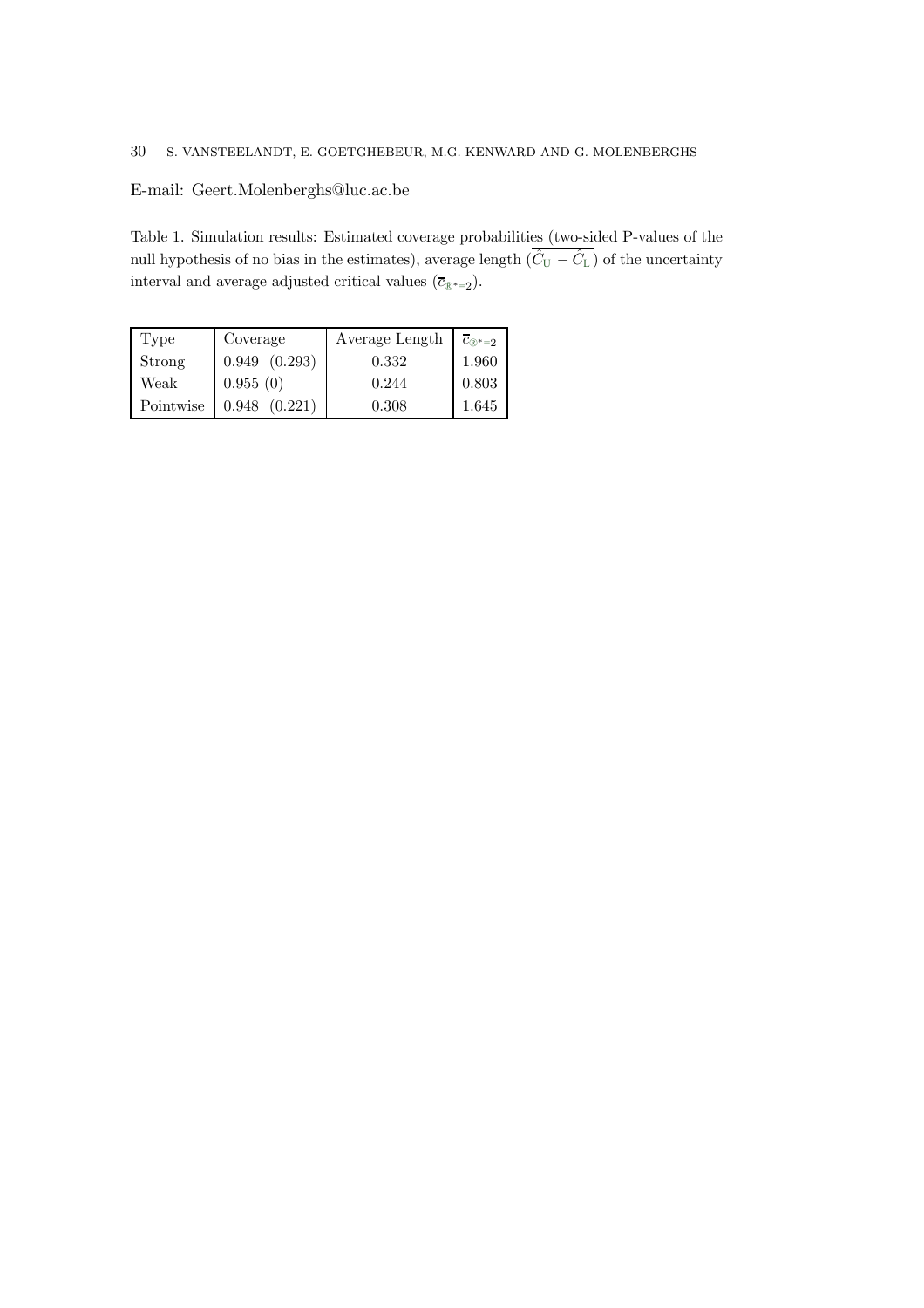

Figure 1. Estimates (solid line) and 95% confidence intervals (dotted lines) for  $\beta_0$  =  $pr(Y = 1)$  in function of  $\gamma_{pm} = pr(Y = 1 | R = 0)$  (left) and the odds ratio  $exp(\gamma_s)$  of response for HIV positives to HIV negatives (right).